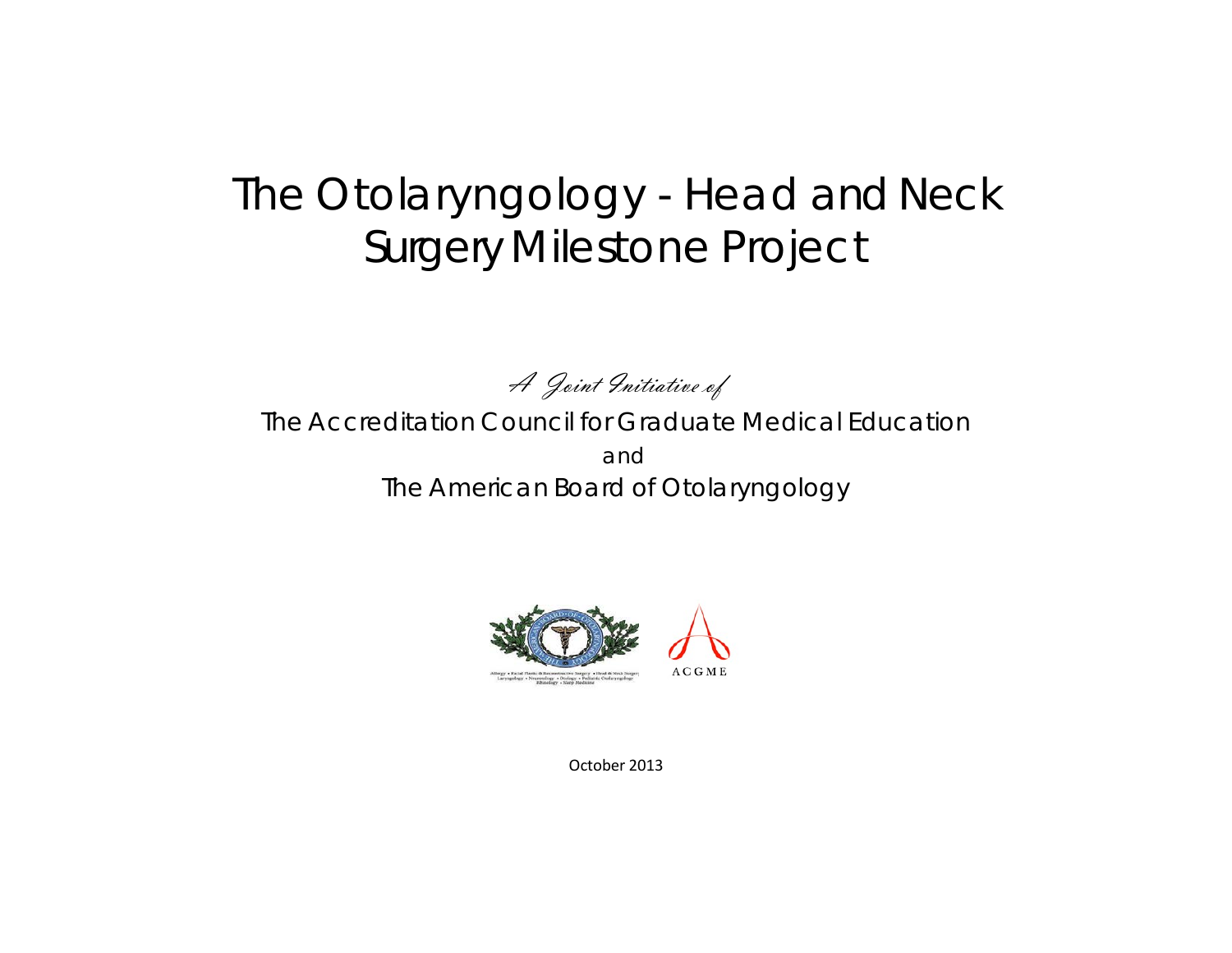## The Otolaryngology - Head and Neck Surgery Milestone Project

The milestones are designed only for use in evaluation of resident physicians in the context of their participation in ACGME-accredited residency or fellowship programs. The milestones provide a framework for the assessment of the development of the resident physician in key dimensions of the elements of physician competency in a specialty or subspecialty. They neither represent the entirety of the dimensions of the six domains of physician competency, nor are they designed to be relevant in any other context.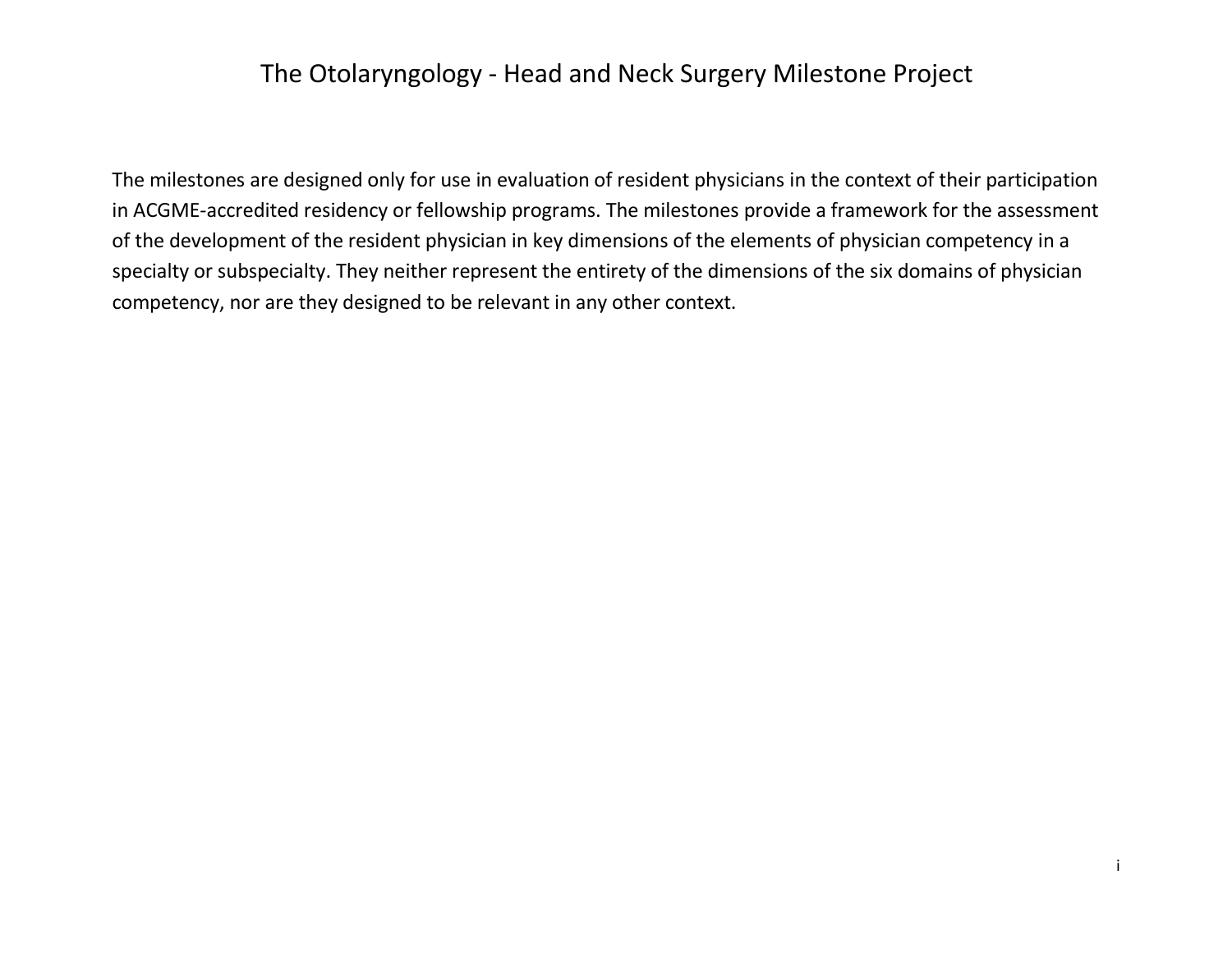### **Otolaryngology - Head and Neck Surgery Milestones**

Chair: Terry Tsue, MD, FACS

#### **Working Group**

Anthony E. Brissett, MD, FACS Brian Burkey, MD Brian Burkey, MD Sukgi S. Choi, MD Pamela Derstine, PhD, MHPE Ellen S. Deutsch, MD Noel Jabbour, MD Marvin P. Fried, MD, FACS Abraham Jacob, MD Sonya Malekzadeh, MD Michael M. Johns III, MD Bradley Marple, MD Eric Kezirian, MD Anna H. Messner, MD Daniel J. Kirse, MD **Robert Miller**, MD Joseph Walter Kutz, MD **Michael G. Stewart, MD** Anna H. Messner, MD **Randal S. Weber, MD, FACS** Liana Puscas, MD, MHS Matthew Ryan, MD Ivan Wayne, MD

#### **Advisory Group**

Nasir I. Bhatti, MD **Timothy Brigham, MDiv, PhD** Laura Edgar, EdD, CAE **Michael Cunningham, MD, FACS**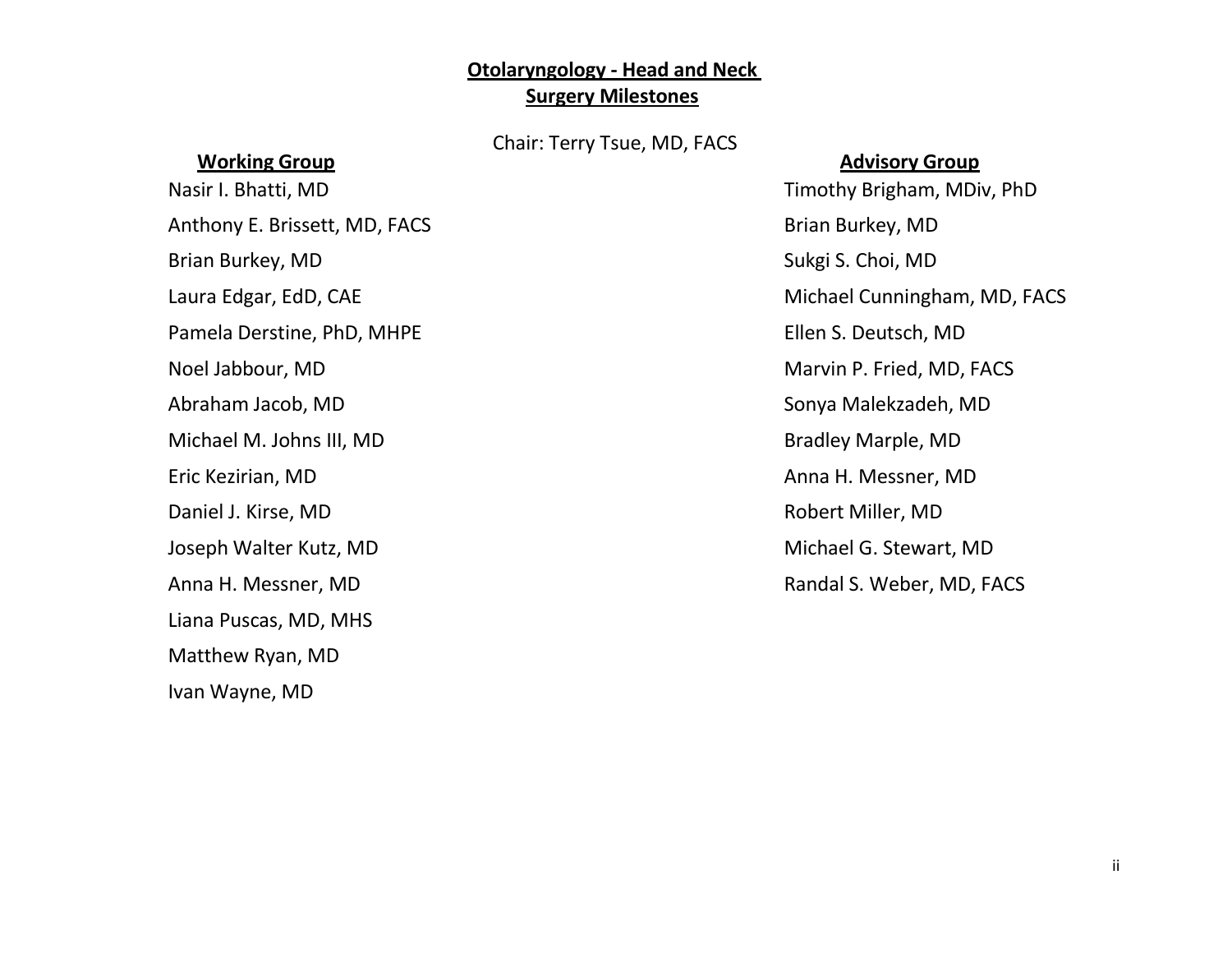#### **Milestone Reporting**

This document presents milestones designed for programs to use in semi-annual review of resident performance and reporting to the ACGME. Milestones are knowledge, skills, attitudes, and other attributes for each of the ACGME competencies organized in a developmental framework from less to more advanced. They are descriptors and targets for resident performance as a resident moves from entry into residency through graduation. In the initial years of implementation, the Review Committee will examine milestone performance data for each program's residents as one element in the Next Accreditation System (NAS) to determine whether residents overall are progressing.

For each period, review and reporting will involve selecting milestone levels that best describe a resident's current performance and attributes. Milestones are arranged into numbered levels. Tracking from Level 1 to Level 5 is synonymous with moving from novice to expert. These levels do not correspond with post-graduate year of education.

Selection of a level implies that the resident substantially demonstrates the milestones in that level, as well as those in lower levels (see the diagram on page v).

- **Level 1:** The resident demonstrates milestones expected of an incoming resident.
- **Level 2:** The resident is advancing and demonstrates additional milestones, but is not yet performing at a mid-residency level.
- **Level 3:** The resident continues to advance and demonstrate additional milestones, consistently including the majority of milestones targeted for residency.
- **Level 4:** The resident has advanced so that he or she now substantially demonstrates the milestones targeted for residency. This level is designed as the graduation target.
- **Level 5:** The resident has advanced beyond performance targets set for residency and is demonstrating "aspirational" goals which might describe the performance of someone who has been in practice for several years. It is expected that only a few exceptional residents will reach this level.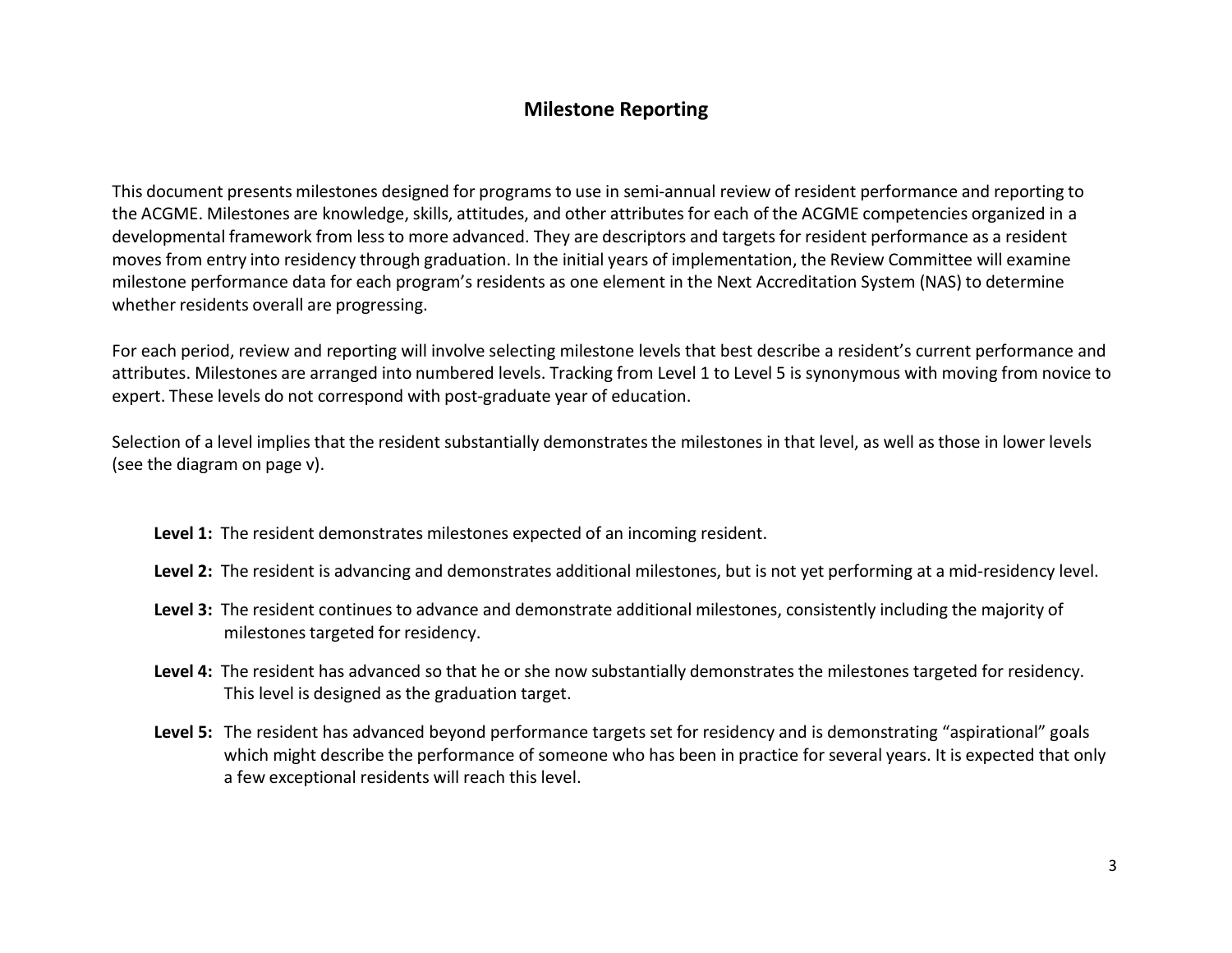#### **Additional Notes**

Level 4 is designed as the graduation *target* and **does not** represent a graduation *requirement*. Making decisions about readinessfor graduation is the purview of the residency program director. Study of milestone performance data will be required before the ACGME and its partners will be able to determine whether milestones in the first four levels appropriately represent the developmental framework, and whether milestone data are of sufficient quality to be used for high-stakes decisions.

Some milestone descriptions include statements about performing independently. These activities must occur in conformity to ACGME supervision guidelines, as well as institutional and program policies. For example, a resident who performs a procedure independently must, at a minimum, be supervised through oversight.

*Answers to Frequently Asked Questions about Milestones are available on the Milestones web page: [http://www.acgme.org/acgmeweb/Portals/0/MilestonesFAQ.pdf.](http://www.acgme.org/acgmeweb/Portals/0/MilestonesFAQ.pdf)*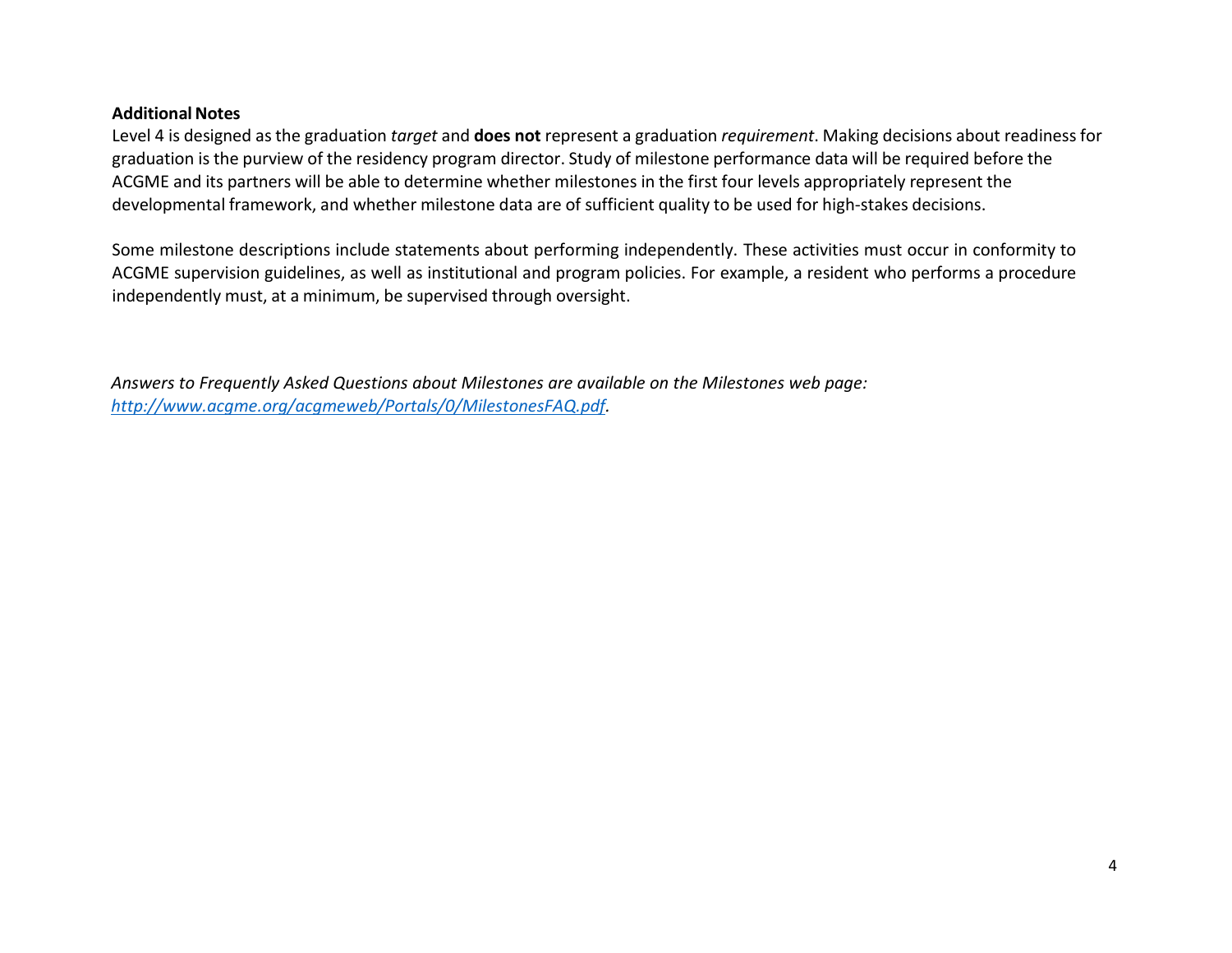The diagram below presents an example set of milestones for one sub-competency in the same format as the milestone report worksheet. For each reporting period, a resident's performance on the milestones for each sub-competency will be indicated by selecting the level of milestones that best describes that resident's performance in relation to the milestones.

| Level 1                                                                                                                                                                                                                                                          | Level <sub>2</sub>                                                                                                                                                                                                                                                                                                                           | Level 3                                                                                                                                                                                                                                                                                                                                                                                                                      | Level 4                                                                                                                                                                                                                                                                                                                                                                                                                                                                                                                                                                                                                                                                                       | Level 5                                                                                                                                                                |
|------------------------------------------------------------------------------------------------------------------------------------------------------------------------------------------------------------------------------------------------------------------|----------------------------------------------------------------------------------------------------------------------------------------------------------------------------------------------------------------------------------------------------------------------------------------------------------------------------------------------|------------------------------------------------------------------------------------------------------------------------------------------------------------------------------------------------------------------------------------------------------------------------------------------------------------------------------------------------------------------------------------------------------------------------------|-----------------------------------------------------------------------------------------------------------------------------------------------------------------------------------------------------------------------------------------------------------------------------------------------------------------------------------------------------------------------------------------------------------------------------------------------------------------------------------------------------------------------------------------------------------------------------------------------------------------------------------------------------------------------------------------------|------------------------------------------------------------------------------------------------------------------------------------------------------------------------|
| • Demonstrates familiarity<br>with basic nasal anatomy<br>and normal respiratory<br>mucosa histology<br>• Demonstrates familiarity<br>with normal functions of<br>nasal mucosa and nasal<br>cavities<br>· Demonstrates limited<br>knowledge of allergy<br>workup | · Demonstrates basic<br>understanding of<br>derangements in nasal<br>anatomy and mucosal<br>inflammation<br>• Knows pathophysiology<br>of allergic rhinitis (AR)<br>• Describes comorbidities<br>in AR<br>• Demonstrates familiarity<br>with clinical presentations<br>of allergic disease<br>· Prescribes basic medical<br>treatment for AR | · Demonstrates knowledge<br>of histopathology of<br>allergic rhinitis and<br>anatomic factors affecting<br>the nasal airway<br>• Knows pathophysiology<br>of non-allergic rhinitis<br>• Describes the natural<br>history and components<br>of severity in allergic<br>disease<br>· Demonstrates knowledge<br>of testing methods in<br>allergic disease<br>· Prescribes advanced<br>medical treatment for<br>allergic disease | • Demonstrates thorough<br>understanding of anatomic<br>impact of allergic<br>inflammation on the nasal<br>airway<br>• Distinguishes<br>presentations of allergic<br>and non-allergic rhinitis<br>patients; knowledge of<br>cellular and molecular<br>features of inhalant allergy<br>Describes systems for AR<br>subtype and severity (e.g.,<br>seasonal vs. perennial,<br>intermittent vs persistent,<br>etc.) and incorporate<br>knowledge of severity and<br>natural history in patient<br>management<br>• Combines clinical features<br>and test results to<br>correctly diagnose allergic<br>disease<br>Demonstrates a working<br>knowledge of<br>immunotherapy for<br>allergic disease | · Demonstrates advanced<br>understanding of allergy<br>diagnostic testing<br>• Facile with multiple<br>methods of<br>immunotherapy                                     |
|                                                                                                                                                                                                                                                                  |                                                                                                                                                                                                                                                                                                                                              |                                                                                                                                                                                                                                                                                                                                                                                                                              |                                                                                                                                                                                                                                                                                                                                                                                                                                                                                                                                                                                                                                                                                               |                                                                                                                                                                        |
| <b>Comments:</b>                                                                                                                                                                                                                                                 |                                                                                                                                                                                                                                                                                                                                              |                                                                                                                                                                                                                                                                                                                                                                                                                              |                                                                                                                                                                                                                                                                                                                                                                                                                                                                                                                                                                                                                                                                                               |                                                                                                                                                                        |
| in lower levels have been substantially<br>demonstrated.                                                                                                                                                                                                         | Selecting a response box in the middle of a<br>level implies that milestones in that level and                                                                                                                                                                                                                                               |                                                                                                                                                                                                                                                                                                                                                                                                                              | level(s).                                                                                                                                                                                                                                                                                                                                                                                                                                                                                                                                                                                                                                                                                     | Selecting a response box on the line in between levels<br>indicates that milestones in lower levels have been<br>demonstrated as well as some milestones in the higher |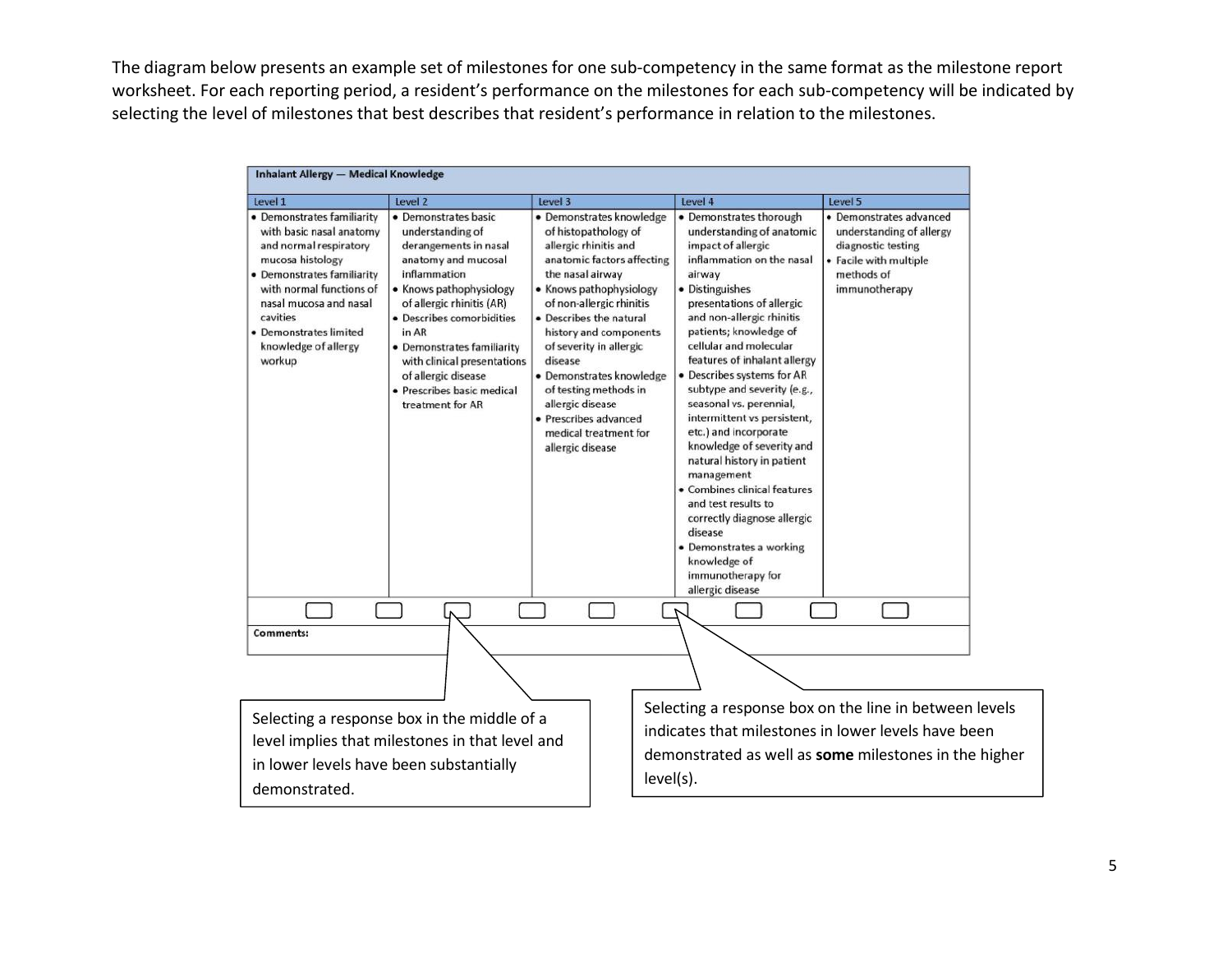| <b>Salivary Disease - Patient Care</b>                                                                                                                                                                                |                                                                                                                                                                                                                                                                                                                                                                                                                                                                                                                                                                                 |                                                                                                                                                                                                                                                                                                                                                                                                                                                                                                                                              |                                                                                                                                                                                                                                                                                                                                                                                                                                                                                                                                                            |                                                                                                                                                                                                                                                                                            |
|-----------------------------------------------------------------------------------------------------------------------------------------------------------------------------------------------------------------------|---------------------------------------------------------------------------------------------------------------------------------------------------------------------------------------------------------------------------------------------------------------------------------------------------------------------------------------------------------------------------------------------------------------------------------------------------------------------------------------------------------------------------------------------------------------------------------|----------------------------------------------------------------------------------------------------------------------------------------------------------------------------------------------------------------------------------------------------------------------------------------------------------------------------------------------------------------------------------------------------------------------------------------------------------------------------------------------------------------------------------------------|------------------------------------------------------------------------------------------------------------------------------------------------------------------------------------------------------------------------------------------------------------------------------------------------------------------------------------------------------------------------------------------------------------------------------------------------------------------------------------------------------------------------------------------------------------|--------------------------------------------------------------------------------------------------------------------------------------------------------------------------------------------------------------------------------------------------------------------------------------------|
| Level 1                                                                                                                                                                                                               | Level 2                                                                                                                                                                                                                                                                                                                                                                                                                                                                                                                                                                         | Level 3                                                                                                                                                                                                                                                                                                                                                                                                                                                                                                                                      | Level 4                                                                                                                                                                                                                                                                                                                                                                                                                                                                                                                                                    | Level 5                                                                                                                                                                                                                                                                                    |
| • Obtains basic history and<br>physical<br>· Understands normal<br>salivary gland function<br>• Knows treatment of<br>sialadenitis<br>• Knows how to scrub;<br>performs surgical time<br>out; maintains sterile field | • Obtains focused history and<br>physical, including<br>comprehensive head and<br>neck exam, neck and cranial<br>nerve exam; orders<br>appropriate labs, fine-<br>needle aspiration (FNA),<br>and radiologic studies<br>• Understands factors<br>precipitating inflammatory<br>salivary disease<br>• Discusses treatment<br>modality options in general<br>terms (including adjuvant<br>treatment)<br>• Performs intra-operative<br>patient prep; raises skin<br>flaps in appropriate plane;<br>able to aesthetically close<br>wound<br>• Lists some potential<br>complications | · Interprets appropriate lab,<br>pathologic, and radiologic<br>studies<br>• Describes an accurate<br>differential diagnosis of a<br>salivary gland mass; able to<br>clinically distinguish<br>neoplastic from non-<br>neoplastic etiologies<br>• Discusses appropriate<br>therapeutic options and<br>understands implications of<br>those options<br>• Performs procedure with<br>assistance; identifies<br>neurovascular structures<br>• Recognizes common<br>complications; obtains<br>appropriate consultations<br>for patient management | • Accurately tumor node<br>metastasis (TNM) stages a<br>specific patient<br>• Makes correct diagnosis<br>from clinical, radiologic, and<br>pathologic information;<br>knows histopathologic<br>findings of common<br>neoplastic processes<br>• Formulates appropriate<br>treatment plan for a specific<br>salivary gland cancer patient<br>based on primary site,<br>disease stage, and patient<br>factors<br>• Completes procedure with<br>oversight<br>• Recognizes and is able to<br>treat and/or develop<br>treatment plan for common<br>complications | • Performs ultrasound guided<br>FNA of salivary gland mass<br>• Teaches pathophysiology<br>• Performs extended<br>dissection of parotid bed<br>neoplasm with preservation<br>of neurovascular (NV)<br>structures as appropriate;<br>teaches procedure<br>• Treats complex<br>complications |
|                                                                                                                                                                                                                       |                                                                                                                                                                                                                                                                                                                                                                                                                                                                                                                                                                                 |                                                                                                                                                                                                                                                                                                                                                                                                                                                                                                                                              |                                                                                                                                                                                                                                                                                                                                                                                                                                                                                                                                                            |                                                                                                                                                                                                                                                                                            |
| <b>Comments:</b>                                                                                                                                                                                                      |                                                                                                                                                                                                                                                                                                                                                                                                                                                                                                                                                                                 |                                                                                                                                                                                                                                                                                                                                                                                                                                                                                                                                              |                                                                                                                                                                                                                                                                                                                                                                                                                                                                                                                                                            |                                                                                                                                                                                                                                                                                            |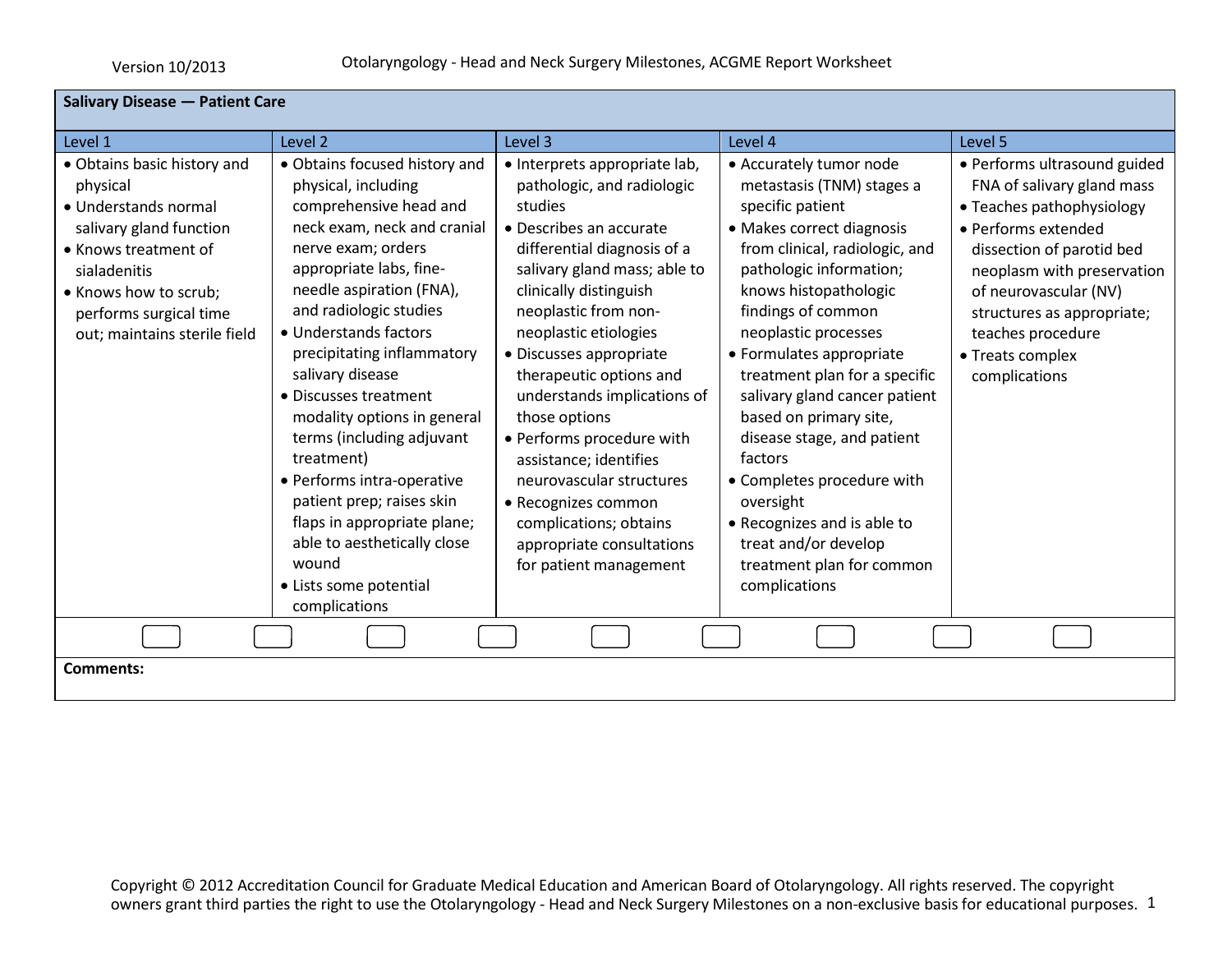| Aerodigestive Tract Lesions (ADT) - Patient Care                                                                                                                                  |                                                                                                                                                                                                                                                                                                                                                                                                                                                                                                                                                                                                                                                                                                                                                              |                                                                                                                                                                                                                                                                                                                                                                                                                                                                                                                                                                                                                                                                                      |                                                                                                                                                                                                                                                                                                                                                                                                                                                                                                                                                                                                |                                                                                                                                                                                                                                                                                                                                                                                                                                                                                   |
|-----------------------------------------------------------------------------------------------------------------------------------------------------------------------------------|--------------------------------------------------------------------------------------------------------------------------------------------------------------------------------------------------------------------------------------------------------------------------------------------------------------------------------------------------------------------------------------------------------------------------------------------------------------------------------------------------------------------------------------------------------------------------------------------------------------------------------------------------------------------------------------------------------------------------------------------------------------|--------------------------------------------------------------------------------------------------------------------------------------------------------------------------------------------------------------------------------------------------------------------------------------------------------------------------------------------------------------------------------------------------------------------------------------------------------------------------------------------------------------------------------------------------------------------------------------------------------------------------------------------------------------------------------------|------------------------------------------------------------------------------------------------------------------------------------------------------------------------------------------------------------------------------------------------------------------------------------------------------------------------------------------------------------------------------------------------------------------------------------------------------------------------------------------------------------------------------------------------------------------------------------------------|-----------------------------------------------------------------------------------------------------------------------------------------------------------------------------------------------------------------------------------------------------------------------------------------------------------------------------------------------------------------------------------------------------------------------------------------------------------------------------------|
| Level 1                                                                                                                                                                           | Level 2                                                                                                                                                                                                                                                                                                                                                                                                                                                                                                                                                                                                                                                                                                                                                      | Level 3                                                                                                                                                                                                                                                                                                                                                                                                                                                                                                                                                                                                                                                                              | Level 4                                                                                                                                                                                                                                                                                                                                                                                                                                                                                                                                                                                        | Level 5                                                                                                                                                                                                                                                                                                                                                                                                                                                                           |
| • Obtains basic history and<br>physical<br>• Demonstrates limited<br>understanding of normal<br>laryngeal function<br>• Demonstrates limited<br>knowledge of treatment<br>options | • Obtains focused history and<br>physical, including<br>comprehensive aerodigestive<br>tract and cranial nerve clinic<br>exam with recognition of<br>normal anatomy and obvious<br>abnormalities<br>• Understands normal<br>laryngeal and esophageal<br>function; understands factors<br>precipitating inflammatory<br>laryngeal disease<br>• Discusses treatment modality<br>options in general terms<br>• Positions patient properly for<br>laryngoscopy, and sometimes<br>able to visualize the larynx<br>• Positions patient properly for<br>esophagoscopy, and<br>sometimes able to visualize<br>the esophagus<br>• Lists some potential<br>complications (e.g., identifies<br>and appropriately treats local<br>injury from endoscopic<br>instruments) | • Orders appropriate labs,<br>functional, and radiologic<br>studies; performs flexible<br>and rigid endoscopic<br>evaluation<br>• Knows differential diagnosis<br>of vocal cord lesion; able to<br>clinically distinguish<br>neoplastic from non-<br>neoplastic etiologies<br>• Discusses appropriate<br>therapeutic options and<br>understands implications of<br>each<br>• Able to consistently visualize<br>the larynx during<br>laryngoscopy and perform<br>binocular microlaryngoscopy<br>• Performs esophagoscopy<br>with biopsy in patients with<br>favorable anatomy<br>• Recognizes common<br>complications; obtains<br>appropriate consultations<br>for patient management | · Interprets appropriate lab,<br>functional, and radiologic<br>studies<br>• Makes correct diagnosis<br>from clinical, radiologic,<br>and pathologic<br>information; knows<br>histopathologic findings of<br>common neoplastic<br>processes<br>• Formulates appropriate<br>treatment plan for a<br>specific vocal cord lesion<br>patient based on lesion and<br>patient factors<br>• Performs<br>microlaryngoscopy<br>consistently with complete<br>exposure of the anterior<br>commissure<br>• Recognizes and is able to<br>treat and/or develop<br>treatment plan for<br>common complications | • Performs flexible<br>fiberoptic laryngoscopy<br>with manipulation with<br>oversight<br>• Teaches pathophysiology<br>• Teaches management of<br>complex aerodigestive<br>tract (ADT) lesions<br>• Performs<br>microlaryngoscopy in the<br>difficult to expose patient<br>with complete exposure of<br>the anterior commissure<br>• Performs esophagoscopy<br>with complex intervention<br>efficiently in the difficult<br>to expose patient<br>• Treats complex<br>complications |
| <b>Comments:</b>                                                                                                                                                                  |                                                                                                                                                                                                                                                                                                                                                                                                                                                                                                                                                                                                                                                                                                                                                              |                                                                                                                                                                                                                                                                                                                                                                                                                                                                                                                                                                                                                                                                                      |                                                                                                                                                                                                                                                                                                                                                                                                                                                                                                                                                                                                |                                                                                                                                                                                                                                                                                                                                                                                                                                                                                   |
|                                                                                                                                                                                   |                                                                                                                                                                                                                                                                                                                                                                                                                                                                                                                                                                                                                                                                                                                                                              |                                                                                                                                                                                                                                                                                                                                                                                                                                                                                                                                                                                                                                                                                      |                                                                                                                                                                                                                                                                                                                                                                                                                                                                                                                                                                                                |                                                                                                                                                                                                                                                                                                                                                                                                                                                                                   |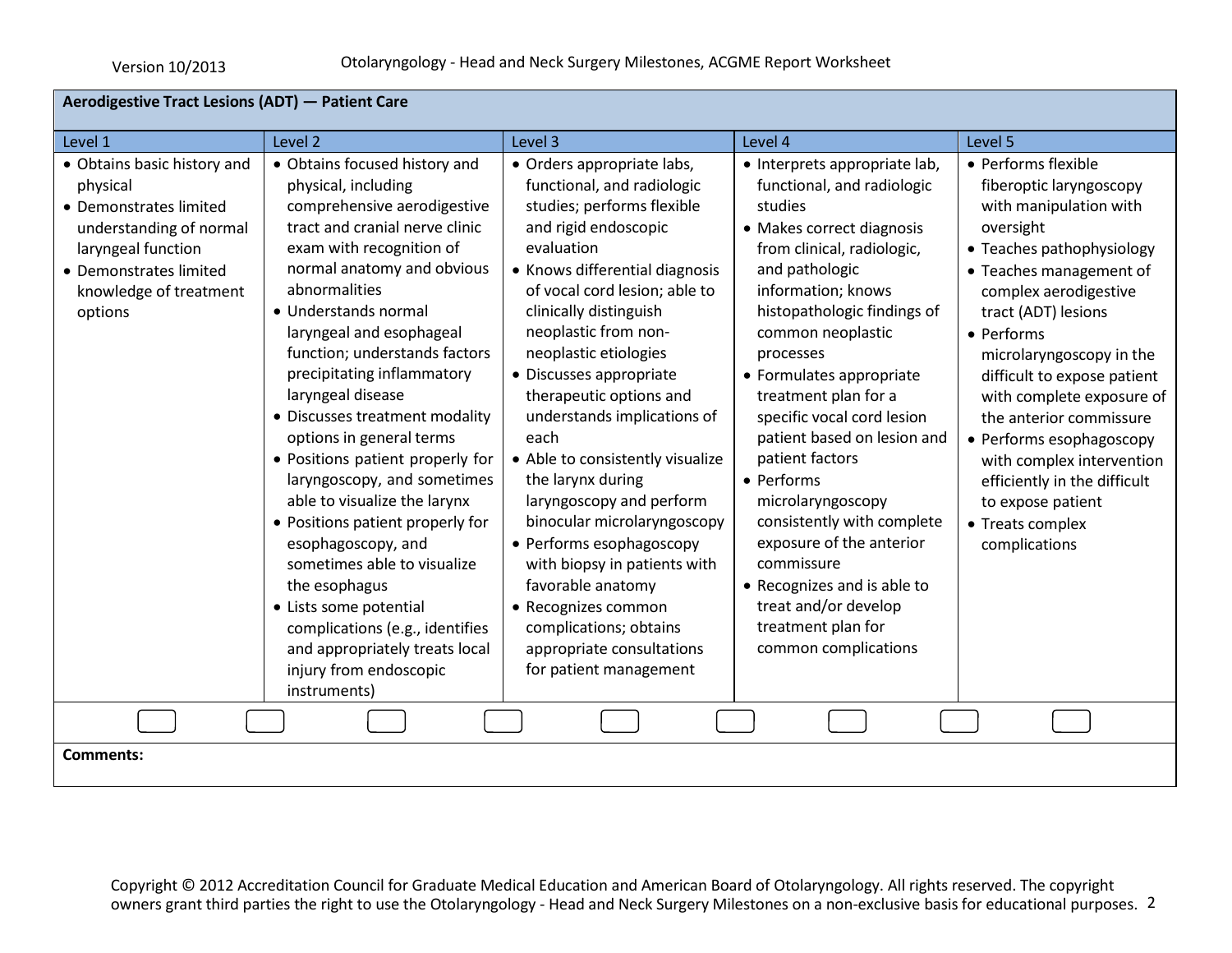| Sleep Disordered Breathing (SDB) - Patient Care                  |                                                                                                                                                                                                                                                                                                                                                                                                                                                                                                       |                                                                                                                                                                                                                                                                                                                                                                                                                                                                                                                                                                |                                                                                                                                                                                                                                                                                                                                                                                                                                                                                                                          |                                                                                                                                                                                                                                                                                                                                                                          |
|------------------------------------------------------------------|-------------------------------------------------------------------------------------------------------------------------------------------------------------------------------------------------------------------------------------------------------------------------------------------------------------------------------------------------------------------------------------------------------------------------------------------------------------------------------------------------------|----------------------------------------------------------------------------------------------------------------------------------------------------------------------------------------------------------------------------------------------------------------------------------------------------------------------------------------------------------------------------------------------------------------------------------------------------------------------------------------------------------------------------------------------------------------|--------------------------------------------------------------------------------------------------------------------------------------------------------------------------------------------------------------------------------------------------------------------------------------------------------------------------------------------------------------------------------------------------------------------------------------------------------------------------------------------------------------------------|--------------------------------------------------------------------------------------------------------------------------------------------------------------------------------------------------------------------------------------------------------------------------------------------------------------------------------------------------------------------------|
| Level 1                                                          | Level 2                                                                                                                                                                                                                                                                                                                                                                                                                                                                                               | Level 3                                                                                                                                                                                                                                                                                                                                                                                                                                                                                                                                                        | Level 4                                                                                                                                                                                                                                                                                                                                                                                                                                                                                                                  | Level 5                                                                                                                                                                                                                                                                                                                                                                  |
| • Obtains general history<br>and performs basic<br>physical exam | • Recognizes signs and<br>symptoms of SDB and the<br>differences between<br>children and adults; orders<br>appropriate routine lab,<br>radiologic, and sleep<br>studies<br>• Demonstrates basic<br>understanding of spectrum<br>of sleep disorders in<br>children and adults<br>• Demonstrates beginning<br>understanding of<br>treatment measures<br>• Performs tonsillectomy<br>and/or adenoidectomy<br>(T&A) on typical pediatric<br>or adult patient<br>• Lists common potential<br>complications | • Performs detailed<br>examination with<br>evaluation of upper airway<br>anatomy and interprets<br>basic diagnostic testing<br>• Demonstrates moderate<br>understanding of spectrum<br>of sleep disorders in<br>children and adults<br>• Demonstrates deepening<br>understanding of medical<br>treatments, role of<br>surveillance, and alternate<br>therapies<br>• Performs<br>palatopharyngoplasty on<br>typical patient<br>• Lists rare complications;<br>recognizes common<br>complications and is able<br>to initiate treatment in the<br>typical patient | • Interprets examination<br>and advanced diagnostic<br>testing<br>• Demonstrates thorough<br>understanding of<br>spectrum of sleep<br>disorders in children and<br>adults<br>• Able to list and prioritize<br>treatment options for the<br>patient with SDB in<br>complicated patient<br>populations<br>• Performs T&A and<br>palatopharyngoplasty on<br>complex patients<br>• Recognizes and is able to<br>treat and/or develop<br>treatment plan for<br>common and uncommon<br>complications in the<br>complex patient | • Teaches focused history<br>and physical exam<br>• Recognizes interaction<br>between SDB and other<br>sleep disorders in<br>children and adults<br>• Identifies indications and<br>risks of non-surgical<br>treatment plans for sleep<br>disorders other than SDB,<br>and disorders of initiating<br>and maintaining sleep<br>• Teaches T&A and<br>palatopharyngoplasty |
|                                                                  |                                                                                                                                                                                                                                                                                                                                                                                                                                                                                                       |                                                                                                                                                                                                                                                                                                                                                                                                                                                                                                                                                                |                                                                                                                                                                                                                                                                                                                                                                                                                                                                                                                          |                                                                                                                                                                                                                                                                                                                                                                          |
| Comments:                                                        |                                                                                                                                                                                                                                                                                                                                                                                                                                                                                                       |                                                                                                                                                                                                                                                                                                                                                                                                                                                                                                                                                                |                                                                                                                                                                                                                                                                                                                                                                                                                                                                                                                          |                                                                                                                                                                                                                                                                                                                                                                          |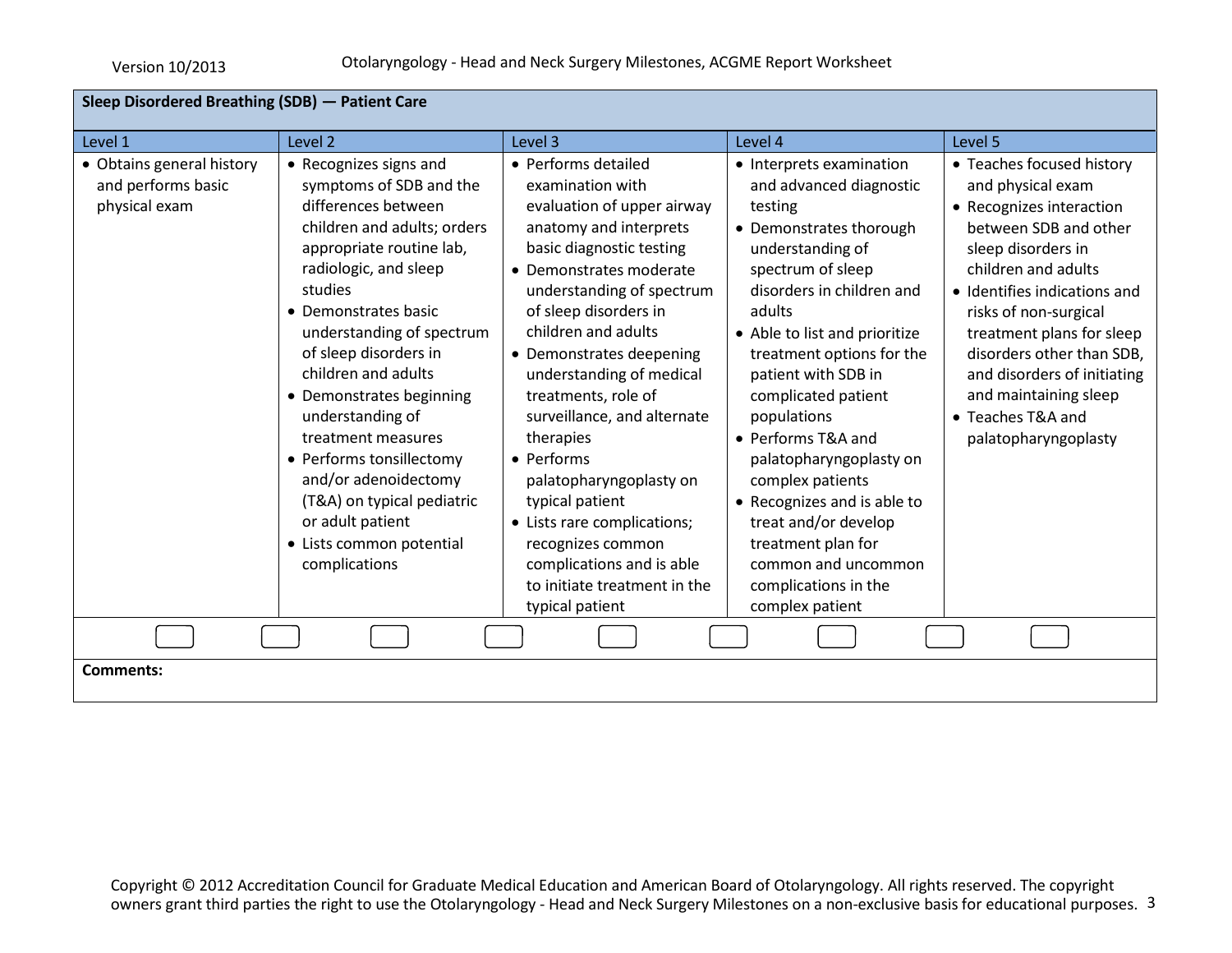| <b>Facial Trauma - Patient Care</b>                                                                                                                                                                                                                                                                                                     |                                                                                                                                                                                                                                                                                                                                                                                                                                                                                                                                                                                                                                                                                                                                                                                                                                |                                                                                                                                                                                                                                                                                                                                                                                                                                                                                                                                                                                                                                                                                                                                   |                                                                                                                                                                                                                                                                                                                                                                                                                                                                                          |                                                                                                                                                                             |
|-----------------------------------------------------------------------------------------------------------------------------------------------------------------------------------------------------------------------------------------------------------------------------------------------------------------------------------------|--------------------------------------------------------------------------------------------------------------------------------------------------------------------------------------------------------------------------------------------------------------------------------------------------------------------------------------------------------------------------------------------------------------------------------------------------------------------------------------------------------------------------------------------------------------------------------------------------------------------------------------------------------------------------------------------------------------------------------------------------------------------------------------------------------------------------------|-----------------------------------------------------------------------------------------------------------------------------------------------------------------------------------------------------------------------------------------------------------------------------------------------------------------------------------------------------------------------------------------------------------------------------------------------------------------------------------------------------------------------------------------------------------------------------------------------------------------------------------------------------------------------------------------------------------------------------------|------------------------------------------------------------------------------------------------------------------------------------------------------------------------------------------------------------------------------------------------------------------------------------------------------------------------------------------------------------------------------------------------------------------------------------------------------------------------------------------|-----------------------------------------------------------------------------------------------------------------------------------------------------------------------------|
| Level 1                                                                                                                                                                                                                                                                                                                                 | Level 2                                                                                                                                                                                                                                                                                                                                                                                                                                                                                                                                                                                                                                                                                                                                                                                                                        | Level 3                                                                                                                                                                                                                                                                                                                                                                                                                                                                                                                                                                                                                                                                                                                           | Level 4                                                                                                                                                                                                                                                                                                                                                                                                                                                                                  | Level 5                                                                                                                                                                     |
| • Obtains history and<br>performs basic physical<br>exam<br>• Demonstrates basic<br>knowledge of normal<br>facial skeleton and<br>relationships<br>• Demonstrates limited<br>knowledge of treatment<br>options<br>• Knows how to scrub;<br>Performs surgical time<br>out<br>• Demonstrates limited<br>familiarity with<br>complications | • Recognizes symptoms of<br>mandible and facial<br>fractures; able to quickly<br>assess airway, breathing,<br>and circulation (ABC's) and<br>need for urgent intervention<br>• Localizes zones of the<br>traumatically involved facial<br>skeleton (i.e., frontal, orbital,<br>midface, and mandible)<br>using detailed familiarity<br>with normal facial boney and<br>soft tissue anatomy<br>• Discusses treatment<br>modality options in general<br>terms; demonstrates limited<br>knowledge of potential<br>indications for operative<br>open reduction and internal<br>fixation (ORIF) of the<br>spectrum of facial fractures<br>• Demonstrates beginning<br>ability to apply maxillo-<br>mandibular fixation<br>hardware and to perform<br>intraoral and external<br>incisions<br>• Lists some potential<br>complications | • Obtains focused history and<br>performs focused exam,<br>including airway evaluation<br>and survey for other head<br>and neck injuries; orders<br>appropriate routine lab and<br>radiologic studies<br>• Identifies common facial<br>skeleton fracture patterns<br>• Discusses appropriate<br>therapeutic options for<br>major facial fracture<br>types/patterns<br>• Facile at placing maxillary-<br>mandibular fixation (MMF)<br>and establishing baseline<br>patient occlusion; able to<br>perform surgical<br>approaches (location and<br>extent) to visualize<br>fractures and provide<br>adequate exposure for ORIF<br>• Recognizes common<br>complications; makes<br>appropriate consultations<br>for patient management | • Interprets appropriate lab<br>and radiologic studies;<br>identifies and orders<br>necessary adjunctive<br>studies (i.e., angiography)<br>• Accurately diagnoses<br>location and extent of<br>specific facial trauma<br>• Develops appropriate<br>treatment plan and<br>performs ORIF for a facial<br>fracture patient with<br>combined mandible and<br>midface fracture<br>• Performs uncomplicated<br>mandibular ORIF<br>• Recognizes and is able to<br>treat common<br>complications | • Develops appropriate<br>treatment plan for<br>panfacial fracture patient<br>• Performs revision/infected<br>mandibular fracture ORIF<br>• Treats complex<br>complications |
| <b>Comments:</b>                                                                                                                                                                                                                                                                                                                        |                                                                                                                                                                                                                                                                                                                                                                                                                                                                                                                                                                                                                                                                                                                                                                                                                                |                                                                                                                                                                                                                                                                                                                                                                                                                                                                                                                                                                                                                                                                                                                                   |                                                                                                                                                                                                                                                                                                                                                                                                                                                                                          |                                                                                                                                                                             |
|                                                                                                                                                                                                                                                                                                                                         |                                                                                                                                                                                                                                                                                                                                                                                                                                                                                                                                                                                                                                                                                                                                                                                                                                |                                                                                                                                                                                                                                                                                                                                                                                                                                                                                                                                                                                                                                                                                                                                   |                                                                                                                                                                                                                                                                                                                                                                                                                                                                                          |                                                                                                                                                                             |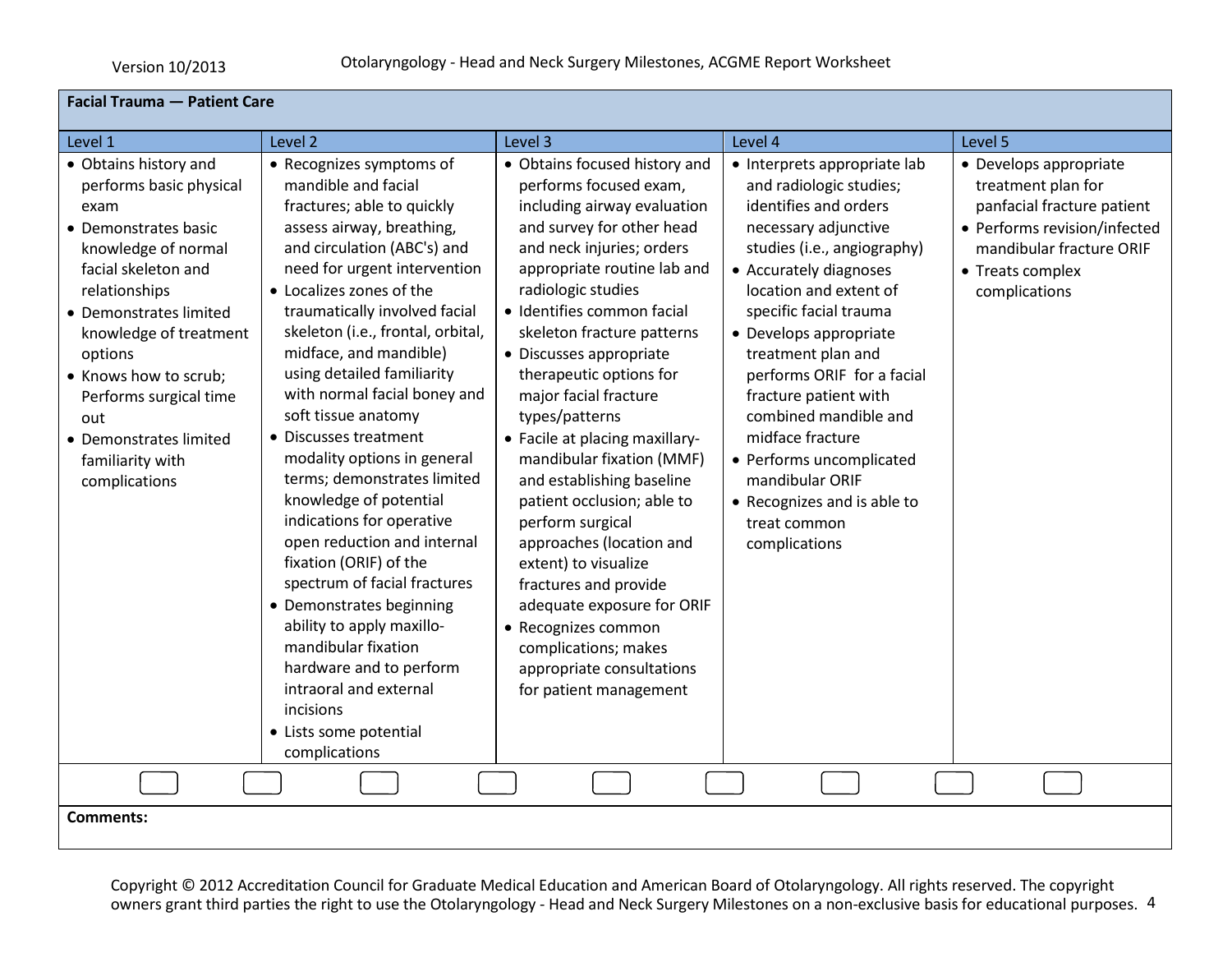| <b>Rhinosinusitis - Patient Care</b>                                                                                                                                                                                                                                                                                                                                                                                                             |                                                                                                                                                                                                                                                                                                                                                                                                                                                                                                                                                                                                                                                                                           |                                                                                                                                                                                                                                                                                                                                                                                                                                                                                                                                                                                                                                                                                                                   |                                                                                                                                                                                                                                                                                                                                                                                                                                                                                                                                                                                                                                                                                                                                     |                                                                                                                                                                                                                                                                                                                                                          |
|--------------------------------------------------------------------------------------------------------------------------------------------------------------------------------------------------------------------------------------------------------------------------------------------------------------------------------------------------------------------------------------------------------------------------------------------------|-------------------------------------------------------------------------------------------------------------------------------------------------------------------------------------------------------------------------------------------------------------------------------------------------------------------------------------------------------------------------------------------------------------------------------------------------------------------------------------------------------------------------------------------------------------------------------------------------------------------------------------------------------------------------------------------|-------------------------------------------------------------------------------------------------------------------------------------------------------------------------------------------------------------------------------------------------------------------------------------------------------------------------------------------------------------------------------------------------------------------------------------------------------------------------------------------------------------------------------------------------------------------------------------------------------------------------------------------------------------------------------------------------------------------|-------------------------------------------------------------------------------------------------------------------------------------------------------------------------------------------------------------------------------------------------------------------------------------------------------------------------------------------------------------------------------------------------------------------------------------------------------------------------------------------------------------------------------------------------------------------------------------------------------------------------------------------------------------------------------------------------------------------------------------|----------------------------------------------------------------------------------------------------------------------------------------------------------------------------------------------------------------------------------------------------------------------------------------------------------------------------------------------------------|
| Level 1                                                                                                                                                                                                                                                                                                                                                                                                                                          | Level 2                                                                                                                                                                                                                                                                                                                                                                                                                                                                                                                                                                                                                                                                                   | Level 3                                                                                                                                                                                                                                                                                                                                                                                                                                                                                                                                                                                                                                                                                                           | Level 4                                                                                                                                                                                                                                                                                                                                                                                                                                                                                                                                                                                                                                                                                                                             | Level 5                                                                                                                                                                                                                                                                                                                                                  |
| • Obtains basic sinonasal<br>symptom history and<br>performs basic head and<br>neck exam<br>• Recognizes symptoms<br>that indicate sinonasal<br>pathology<br>• Demonstrates minimal<br>knowledge of treatment<br>options<br>• Performs surgical time<br>out; familiar with pre-op<br>documentation<br>requirements (e.g.,<br>consent, history and<br>physical, imaging) Knows<br>how to scrub<br>• Lists some complications<br>of rhinosinusitis | • Obtains focused history<br>and physical, including<br>detailed sinonasal<br>symptom inventory<br>• Explains the diagnostic<br>distinction between viral<br>upper respiratory<br>infections (URI) and acute<br>bacterial sinusitis<br>• Discusses treatment<br>modality options in general<br>terms; prescribes medical<br>therapy for simple<br>common conditions (i.e.,<br>viral URI, acute bacterial<br>rhinosinusitis [ABRS])<br>• Performs intra-operative<br>patient nasal decongestion<br>and local injections under<br>endoscopic guidance; able<br>to apply/register<br>stereotactic surgical<br>guidance system<br>• Lists some potential<br>complications of sinus<br>surgery | • Performs nasal endoscopy<br>and recognizes basic<br>sinonasal pathology;<br>demonstrates basic<br>understanding of<br>appropriate laboratory,<br>pathologic, and radiologic<br>diagnostic studies<br>• Provides a differential<br>diagnosis that includes the<br>most common spectrum of<br>bacterial sinusitis disease<br>processes<br>• Discusses appropriate<br>therapeutic options for<br>chronic rhinosinusitis (CRS)<br>and chronic rhinosinusitis<br>with nasal polyps (CRSNP)<br>• Performs endoscopic sinus<br>surgery (ESS) procedure<br>with guidance; recognizes<br>endoscopic surgical<br>landmarks<br>• Recognizes common<br>complications; appropriate<br>management for common<br>complications | · Identifies nasal endoscopic<br>pathologic findings in the<br>previously operated<br>patient; facile with<br>interpretation/use of<br>appropriate laboratory,<br>pathologic and radiologic<br>diagnostic studies<br>• Distinguishes the<br>pathophysiologic and<br>clinical presentations of<br>the various subtypes of<br>chronic rhinosinusitis<br>• Formulates appropriate<br>treatment plan for patient<br>with acute exacerbations<br>of CRS or recurrent<br>polypoid disease; tailors<br>medical therapy to<br>patient's symptoms level<br>and disease presentation<br>• Completes ESS procedure<br>with oversight<br>• Recognizes and is able to<br>treat and/or develop<br>treatment plan for<br>significant complications | • Teaches nasal endoscopy<br>• Recognizes and diagnoses<br>the possible uncommon<br>etiologies of chronic<br>bacterial sinusitis<br>refractory to standard<br>therapy<br>• Provides treatment of<br>recurrent/extensive<br>frontal sinus disease<br>• Performs revision and<br>advanced endoscopic<br>sinus surgery<br>• Treats complex<br>complications |
| <b>Comments:</b>                                                                                                                                                                                                                                                                                                                                                                                                                                 |                                                                                                                                                                                                                                                                                                                                                                                                                                                                                                                                                                                                                                                                                           |                                                                                                                                                                                                                                                                                                                                                                                                                                                                                                                                                                                                                                                                                                                   |                                                                                                                                                                                                                                                                                                                                                                                                                                                                                                                                                                                                                                                                                                                                     |                                                                                                                                                                                                                                                                                                                                                          |
|                                                                                                                                                                                                                                                                                                                                                                                                                                                  |                                                                                                                                                                                                                                                                                                                                                                                                                                                                                                                                                                                                                                                                                           |                                                                                                                                                                                                                                                                                                                                                                                                                                                                                                                                                                                                                                                                                                                   |                                                                                                                                                                                                                                                                                                                                                                                                                                                                                                                                                                                                                                                                                                                                     |                                                                                                                                                                                                                                                                                                                                                          |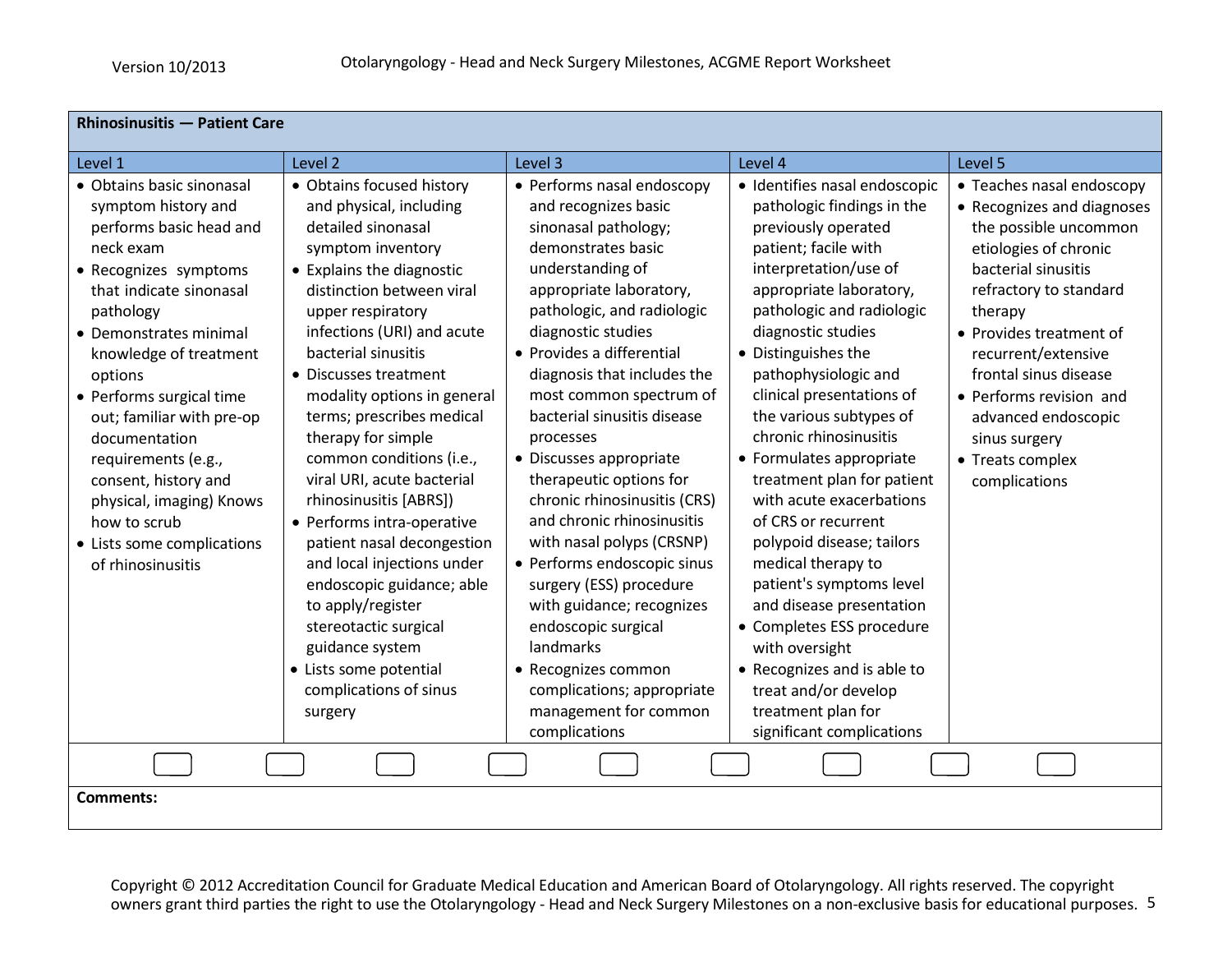| <b>Nasal Deformity - Patient Care</b>                                                                                                                                                     |                                                                                                                                                                                                                                                                                                                                                                                                                                                                                                                                                                                                      |                                                                                                                                                                                                                                                                                                                                                                                                                                                                                                                                                                                                 |                                                                                                                                                                                                                                                                                                                                                                                                                                                                                                                                                                                                                                                                                                                          |                                                                                                                                                                                                                                                                                                                                                                                              |  |
|-------------------------------------------------------------------------------------------------------------------------------------------------------------------------------------------|------------------------------------------------------------------------------------------------------------------------------------------------------------------------------------------------------------------------------------------------------------------------------------------------------------------------------------------------------------------------------------------------------------------------------------------------------------------------------------------------------------------------------------------------------------------------------------------------------|-------------------------------------------------------------------------------------------------------------------------------------------------------------------------------------------------------------------------------------------------------------------------------------------------------------------------------------------------------------------------------------------------------------------------------------------------------------------------------------------------------------------------------------------------------------------------------------------------|--------------------------------------------------------------------------------------------------------------------------------------------------------------------------------------------------------------------------------------------------------------------------------------------------------------------------------------------------------------------------------------------------------------------------------------------------------------------------------------------------------------------------------------------------------------------------------------------------------------------------------------------------------------------------------------------------------------------------|----------------------------------------------------------------------------------------------------------------------------------------------------------------------------------------------------------------------------------------------------------------------------------------------------------------------------------------------------------------------------------------------|--|
| Level 1                                                                                                                                                                                   | Level <sub>2</sub>                                                                                                                                                                                                                                                                                                                                                                                                                                                                                                                                                                                   | Level 3                                                                                                                                                                                                                                                                                                                                                                                                                                                                                                                                                                                         | Level 4                                                                                                                                                                                                                                                                                                                                                                                                                                                                                                                                                                                                                                                                                                                  | Level 5                                                                                                                                                                                                                                                                                                                                                                                      |  |
| • Obtains basic history and<br>performs basic head and<br>neck exam<br>• Demonstrates minimal<br>knowledge of treatment<br>options<br>· Performs surgical time out;<br>knows how to scrub | • Obtains focused history and<br>physical<br>• Demonstrates<br>understanding of normal<br>nasal physiology<br>• Discusses treatment<br>modality options in general<br>terms; prescribes medical<br>therapy for simple common<br>condition<br>• Prepares patient intra-<br>operatively<br>• Plans, performs, and closes<br>incisions that would be<br>needed for adequate<br>exposure; able to intra-<br>operatively prepare patient<br>(i.e., pack nose with<br>decongestant pledgets,<br>inject nose with local<br>anesthetic)<br>• Demonstrates limited<br>knowledge of potential<br>complications | • Performs limited dynamic<br>nasal function analysis and<br>anterior rhinoscopy<br>· Differentiates between<br>variable and fixed nasal<br>obstruction contributors<br>• Discusses appropriate<br>therapeutic options for<br>common nasal deformities<br>• Plans and performs<br>incisions that would be<br>needed for both intranasal<br>and external rhinoplasty;<br>cognizant of landmarks that<br>mark important<br>neurovascular structures<br>• Elevates septal mucosal<br>flaps adequately to address<br>identified structural<br>abnormalities<br>• Recognizes common<br>complications | • Performs comprehensive<br>dynamic nasal function<br>analysis; identifies<br>aesthetic/cosmetic<br>abnormalities; correlates<br>examination findings with<br>underlying structural<br>etiologies<br>· Identifies specific<br>components of nasal<br>pathophysiology in<br>functional obstruction<br>• Formulates appropriate<br>treatment plan for patient<br>with fixed and/or dynamic<br>nasal obstruction<br>• Resects or augments bony<br>or cartilaginous framework,<br>places and secure grafting<br>material, and performs<br>osteotomies<br>• Resects, recontours, and<br>corrects septal<br>abnormalities<br>• Recognizes and is able to<br>treat and/or develop<br>treatment plan for common<br>complications | • Performs analysis in<br>revision/post-surgical<br>setting<br>• Formulates appropriate<br>treatment plan for patient<br>requiring revision surgery<br>• Performs revision<br>rhinoplasty, including<br>harvest and placement of<br>graft material<br>• Performs revision septal<br>surgery, including<br>correction of complex<br>septal abnormalities<br>• Treats complex<br>complications |  |
|                                                                                                                                                                                           |                                                                                                                                                                                                                                                                                                                                                                                                                                                                                                                                                                                                      |                                                                                                                                                                                                                                                                                                                                                                                                                                                                                                                                                                                                 |                                                                                                                                                                                                                                                                                                                                                                                                                                                                                                                                                                                                                                                                                                                          |                                                                                                                                                                                                                                                                                                                                                                                              |  |
| <b>Comments:</b>                                                                                                                                                                          |                                                                                                                                                                                                                                                                                                                                                                                                                                                                                                                                                                                                      |                                                                                                                                                                                                                                                                                                                                                                                                                                                                                                                                                                                                 |                                                                                                                                                                                                                                                                                                                                                                                                                                                                                                                                                                                                                                                                                                                          |                                                                                                                                                                                                                                                                                                                                                                                              |  |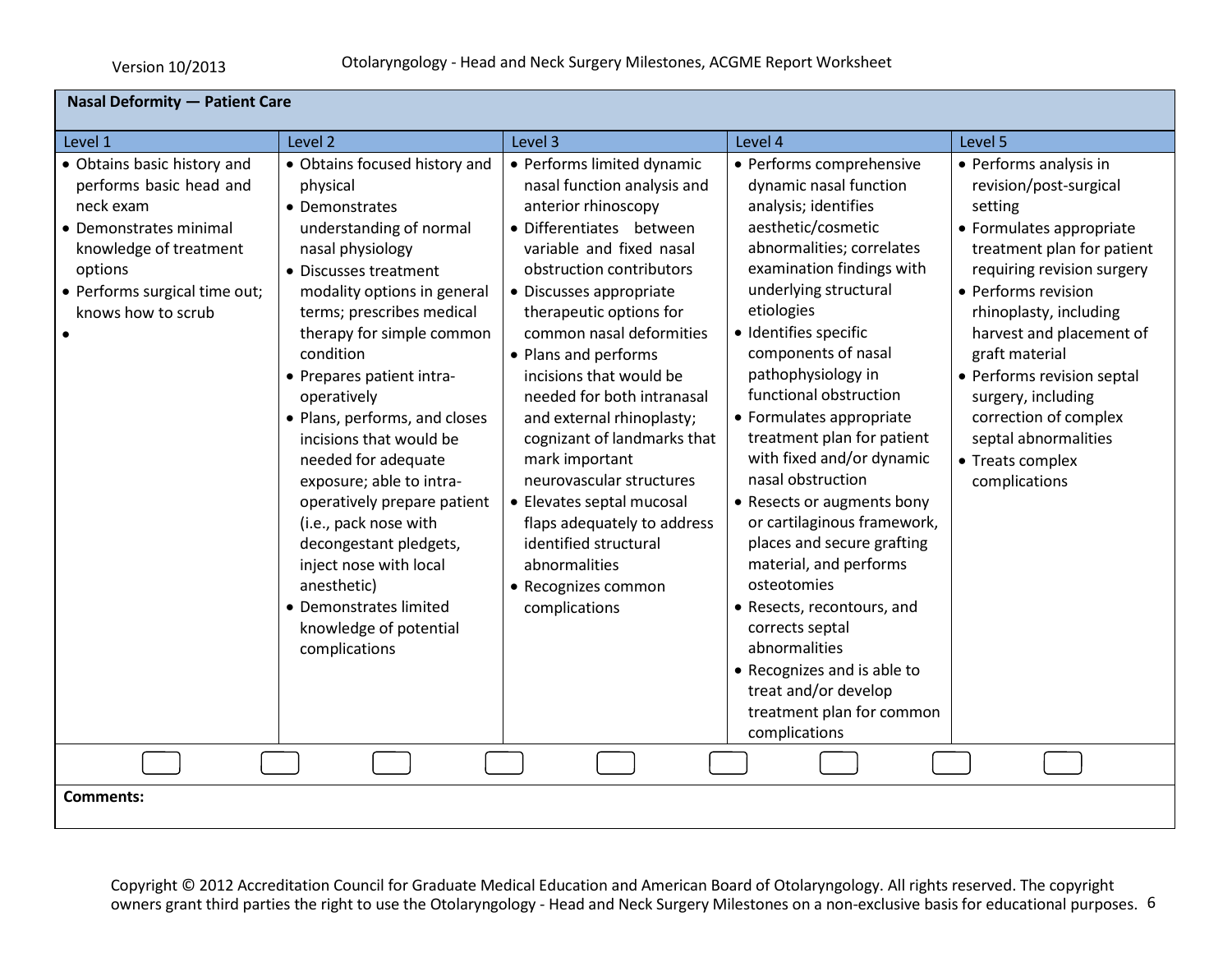| <b>Chronic Ear - Patient Care</b>                                                                                                                                                                                                                                                                                                                      |                                                                                                                                                                                                                                                                                                                                                                                                                                                                                                                                                                                                                                                                                             |                                                                                                                                                                                                                                                                                                                                                                                                                                                                                                                                                                                                                                                                                                                                                                                               |                                                                                                                                                                                                                                                                                                                                                                                                                                                                                                                                                                                                                                                                                                          |                                                                                                                                                                                                                                                                                                     |
|--------------------------------------------------------------------------------------------------------------------------------------------------------------------------------------------------------------------------------------------------------------------------------------------------------------------------------------------------------|---------------------------------------------------------------------------------------------------------------------------------------------------------------------------------------------------------------------------------------------------------------------------------------------------------------------------------------------------------------------------------------------------------------------------------------------------------------------------------------------------------------------------------------------------------------------------------------------------------------------------------------------------------------------------------------------|-----------------------------------------------------------------------------------------------------------------------------------------------------------------------------------------------------------------------------------------------------------------------------------------------------------------------------------------------------------------------------------------------------------------------------------------------------------------------------------------------------------------------------------------------------------------------------------------------------------------------------------------------------------------------------------------------------------------------------------------------------------------------------------------------|----------------------------------------------------------------------------------------------------------------------------------------------------------------------------------------------------------------------------------------------------------------------------------------------------------------------------------------------------------------------------------------------------------------------------------------------------------------------------------------------------------------------------------------------------------------------------------------------------------------------------------------------------------------------------------------------------------|-----------------------------------------------------------------------------------------------------------------------------------------------------------------------------------------------------------------------------------------------------------------------------------------------------|
| Level 1                                                                                                                                                                                                                                                                                                                                                | Level 2                                                                                                                                                                                                                                                                                                                                                                                                                                                                                                                                                                                                                                                                                     | Level 3                                                                                                                                                                                                                                                                                                                                                                                                                                                                                                                                                                                                                                                                                                                                                                                       | Level 4                                                                                                                                                                                                                                                                                                                                                                                                                                                                                                                                                                                                                                                                                                  | Level 5                                                                                                                                                                                                                                                                                             |
| • Performs general history<br>and physical<br>• Knows some common<br>symptoms of ear<br>infections<br>• Demonstrates limited<br>knowledge of chronic<br>ear disease<br>• Demonstrates little<br>knowledge of<br>medical/surgical<br>treatments for ear<br>disease<br>-Knows how to scrub;<br>performs surgical time<br>out; maintains sterile<br>field | • Obtains pertinent<br>otologic history and<br>performs hand-held<br>otoscopy; differentiates<br>middle ear/mastoid<br>disease from otitis<br>externa; performs cranial<br>nerve exam<br>· Identifies Eustachian<br>tube (ET) dysfunction and<br>the normal and abnormal<br>physiologic contributors<br>• Prescribes appropriate<br>systemic and/or topical<br>antibiotic therapy for<br>chronic otitis media;<br>understands basics of<br>post-operative wound<br>care<br>• Positions, preps, and<br>drapes patient; able to<br>inject local anesthetic;<br>makes post-auricular<br>incision; able to<br>aesthetically close wound<br>• Lists potential<br>complications of ear<br>surgery | • Performs reliable<br>otomicroscopic exam; orders<br>appropriate audiometry,<br>laboratory, and radiologic<br>studies<br>• Clinically differentiates otitis<br>media (OM), otitis externa<br>(OE), necrotizing OE, chronic<br>otitis media (COM),<br>mastoiditis, and<br>cholesteatoma<br>• Recognizes clinical failure of<br>medical management;<br>describes surgical risks,<br>benefits, and alternatives;<br>understands concept of<br>recidivism and understands<br>need for long-term<br>surveillance plan<br>• Performs ear canal incisions<br>and elevates tympanomeatal<br>flap; performs cortical<br>mastoidectomy and<br>identifies antrum/horizontal<br>semicircular canal;<br>skeletonizes posterior canal<br>wall<br>• Able to manage routine post-<br>operative complications | • Accurately interprets<br>appropriate diagnostic<br>studies; understands the<br>indications for operative<br>intervention; recognizes<br>acute complications in the<br>setting of COM<br>• Understands mechanisms<br>underlying the<br>development of<br>intratemporal and<br>intracranial complications<br>of chronic ear disease<br>• Formulates appropriate<br>treatment plan for care of<br>a patient with<br>complications of chronic<br>ear disease<br>• Removes granulation tissue<br>and/or cholesteatoma from<br>the middle ear/mastoid;<br>skeletonizes vertical<br>segment of the facial<br>nerve; performs<br>tympanoplasty and/or<br>ossiculoplasty<br>• Recognizes major<br>complications | • Interprets less<br>commonly utilized<br>diagnostic tests<br>• Manages chronic otitis<br>media in an only hearing<br>ear<br>• Performs canal wall<br>down mastoidectomy<br>skillfully; able to<br>proficiently perform<br>facial recess approach<br>• Treats major post-<br>surgical complications |
| <b>Comments:</b>                                                                                                                                                                                                                                                                                                                                       |                                                                                                                                                                                                                                                                                                                                                                                                                                                                                                                                                                                                                                                                                             |                                                                                                                                                                                                                                                                                                                                                                                                                                                                                                                                                                                                                                                                                                                                                                                               |                                                                                                                                                                                                                                                                                                                                                                                                                                                                                                                                                                                                                                                                                                          |                                                                                                                                                                                                                                                                                                     |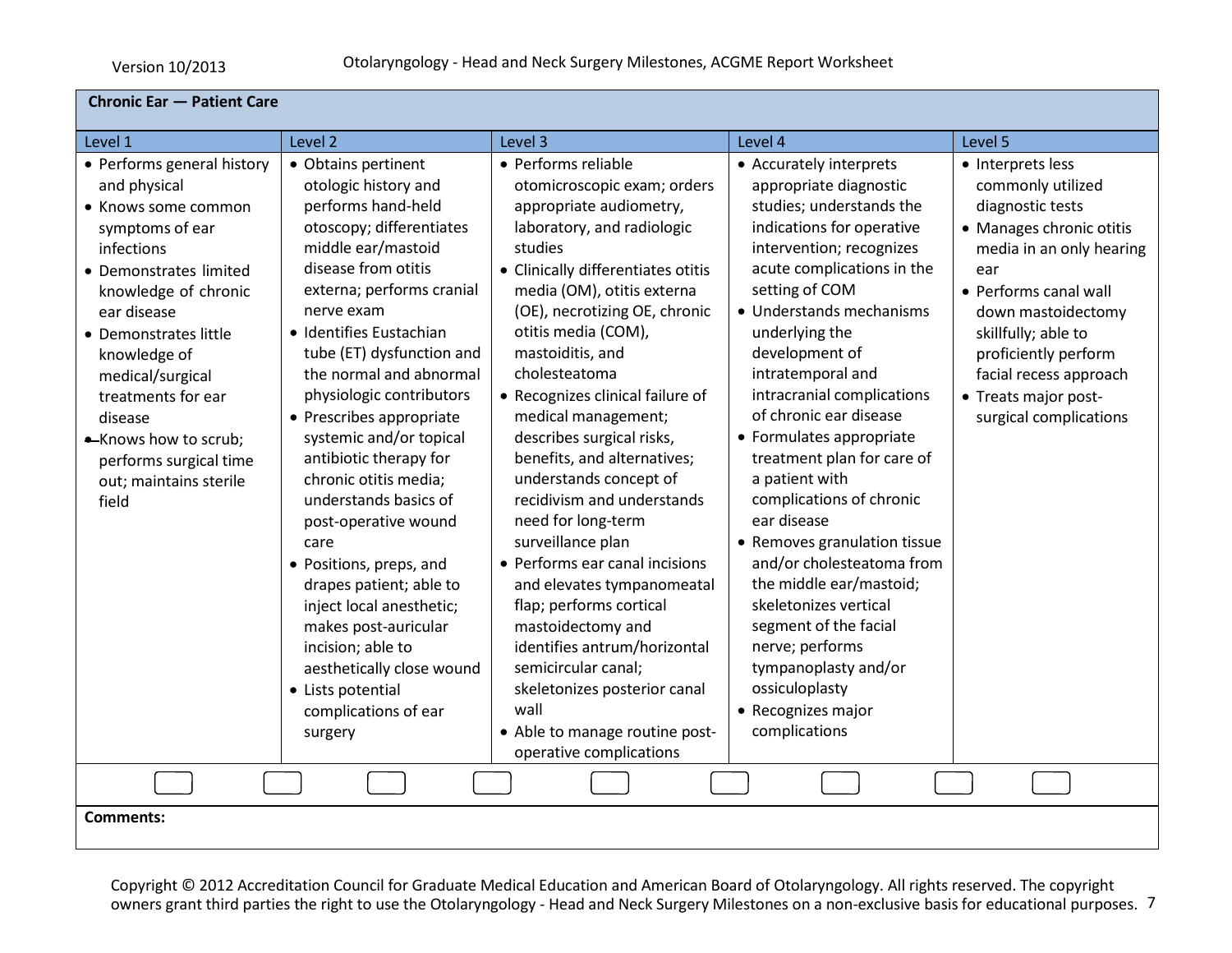| Pediatric Otitis Media - Patient Care                                                                                                   |                                                                                                                                                                                                                                                                                                                                                                                                                                                                                                                                                                                                                                                                                                                               |                                                                                                                                                                                                                                                                                                                                                                                                                                                                                                                                                                                                                                                                                                |                                                                                                                                                                                                                                                                                                                                                                                                                                                                                                              |                                                                                                                                          |
|-----------------------------------------------------------------------------------------------------------------------------------------|-------------------------------------------------------------------------------------------------------------------------------------------------------------------------------------------------------------------------------------------------------------------------------------------------------------------------------------------------------------------------------------------------------------------------------------------------------------------------------------------------------------------------------------------------------------------------------------------------------------------------------------------------------------------------------------------------------------------------------|------------------------------------------------------------------------------------------------------------------------------------------------------------------------------------------------------------------------------------------------------------------------------------------------------------------------------------------------------------------------------------------------------------------------------------------------------------------------------------------------------------------------------------------------------------------------------------------------------------------------------------------------------------------------------------------------|--------------------------------------------------------------------------------------------------------------------------------------------------------------------------------------------------------------------------------------------------------------------------------------------------------------------------------------------------------------------------------------------------------------------------------------------------------------------------------------------------------------|------------------------------------------------------------------------------------------------------------------------------------------|
| Level 1                                                                                                                                 | Level 2                                                                                                                                                                                                                                                                                                                                                                                                                                                                                                                                                                                                                                                                                                                       | Level 3                                                                                                                                                                                                                                                                                                                                                                                                                                                                                                                                                                                                                                                                                        | Level 4                                                                                                                                                                                                                                                                                                                                                                                                                                                                                                      | Level 5                                                                                                                                  |
| • Performs basic history<br>and physical examination<br>• Understands concept of<br>OM and OE<br>• Participates in surgical<br>time out | • Performs focused clinical<br>examination and is able to<br>correctly diagnose acute<br>OM, OM with effusion, and<br>OE some of the time; knows<br>when to order basic<br>audiometric testing<br>• Describes the etiologic<br>organisms most commonly<br>associated with OM and OE;<br>understands the<br>predisposing factors<br>associated with each type of<br>ear infection<br>• Appropriately prescribes<br>topical and/or oral<br>antibiotics for ear<br>infections; demonstrates<br>familiarity with<br>effectiveness/<br>ineffectiveness of non-<br>antibiotic medications and<br>alternative treatments<br>• Inserts ear speculum and<br>safely cleans cerumen from<br>ear canal<br>• Lists potential complications | • Performs pneumatic<br>otoscopy and accurately<br>diagnose acute OM, OM<br>with effusion, and OE;<br>knows when additional<br>imaging is required for<br>diagnosis<br>• Accurately diagnoses<br>patients along the OM<br>natural history spectrum<br>and identifies ramifications<br>of treated/untreated OM<br>• Recognizes treatment<br>failures/refractoriness and<br>indications for surgical<br>intervention<br>· Identifies tympanic<br>membrane and external<br>auditory canal (EAC)<br>landmark and structures;<br>able to consistently<br>perform appropriate<br>myringotomy<br>• Recognizes common<br>complications; obtains<br>appropriate consultations<br>for patient management | • Skilled pneumatic<br>otoscopist in children of all<br>ages; recognizes<br>complications of acute<br>OM, OM with effusion, and<br><b>OE</b><br>• Diagnoses intra- and<br>extracranial complications<br>of ear infections<br>• Treats complications of ear<br>infections<br>• Places tympanostomy tube<br>safely in all patients with<br>easy anatomy and in some<br>patients with difficult<br>anatomy<br>• Recognizes and is able to<br>treat and/or develop<br>treatment plan for<br>common complications | • Skilled pneumatic<br>otoscopist in syndromic<br>children<br>• Places tympanostomy tube<br>safely in patients with<br>difficult anatomy |
|                                                                                                                                         |                                                                                                                                                                                                                                                                                                                                                                                                                                                                                                                                                                                                                                                                                                                               |                                                                                                                                                                                                                                                                                                                                                                                                                                                                                                                                                                                                                                                                                                |                                                                                                                                                                                                                                                                                                                                                                                                                                                                                                              |                                                                                                                                          |
| <b>Comments:</b>                                                                                                                        |                                                                                                                                                                                                                                                                                                                                                                                                                                                                                                                                                                                                                                                                                                                               |                                                                                                                                                                                                                                                                                                                                                                                                                                                                                                                                                                                                                                                                                                |                                                                                                                                                                                                                                                                                                                                                                                                                                                                                                              |                                                                                                                                          |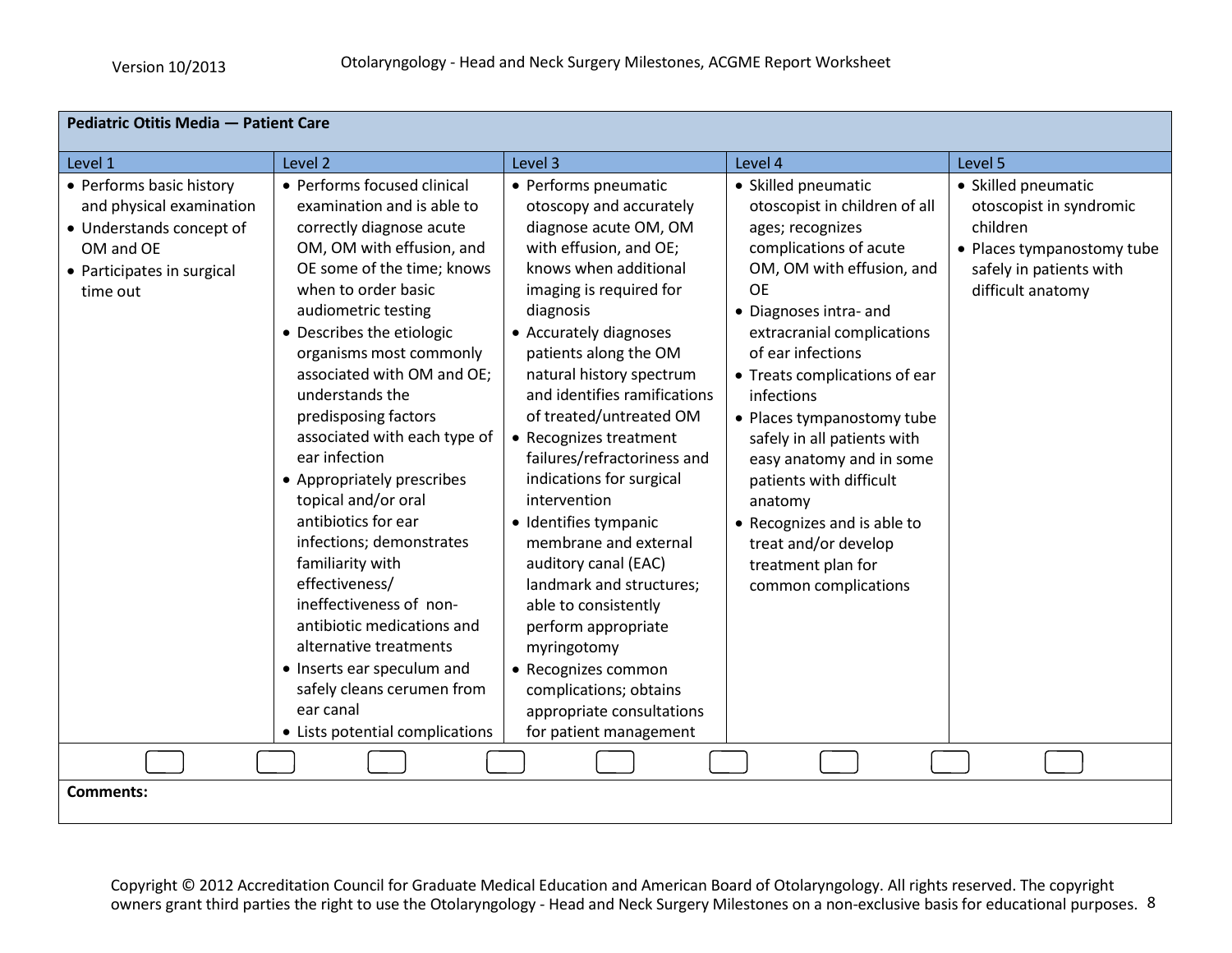| Level 1<br>• Demonstrates basic<br>understanding of UADT<br>and neck anatomy                                                            | Level 2<br>• Demonstrates moderate<br>knowledge of UADT and<br>neck anatomy; teaches                                                                                                                                                                                                                                                                                                                                                                                                                                              | Level 3<br>• Demonstrates proficient<br>knowledge of normal<br>anatomy; teaches anatomy                                                                                                                                                                                                                                                                                                                                       | Level 4<br>• Correlates anatomic                                                                                                                                                                                                                                                                                                                                                                                                                                                                                                                                               | Level 5<br>• Gives lectures on anatomy                                                 |
|-----------------------------------------------------------------------------------------------------------------------------------------|-----------------------------------------------------------------------------------------------------------------------------------------------------------------------------------------------------------------------------------------------------------------------------------------------------------------------------------------------------------------------------------------------------------------------------------------------------------------------------------------------------------------------------------|-------------------------------------------------------------------------------------------------------------------------------------------------------------------------------------------------------------------------------------------------------------------------------------------------------------------------------------------------------------------------------------------------------------------------------|--------------------------------------------------------------------------------------------------------------------------------------------------------------------------------------------------------------------------------------------------------------------------------------------------------------------------------------------------------------------------------------------------------------------------------------------------------------------------------------------------------------------------------------------------------------------------------|----------------------------------------------------------------------------------------|
|                                                                                                                                         |                                                                                                                                                                                                                                                                                                                                                                                                                                                                                                                                   |                                                                                                                                                                                                                                                                                                                                                                                                                               |                                                                                                                                                                                                                                                                                                                                                                                                                                                                                                                                                                                |                                                                                        |
| • Knows normal UADT<br>function (mastication,<br>deglutition, respiration,<br>and phonation)<br>• Obtains basic history and<br>physical | anatomy to medical<br>students in the operating<br>room (OR)<br>• Knows abnormal UADT<br>physiologic function and<br>locoregional<br>manifestations; knows<br>tobacco is correlated with<br><b>UADT</b> cancer<br>• Knows most common<br>disease state presentations<br>for UADT malignancies<br>• Performs focused history<br>and physical, including<br>clinic laryngoscopy;<br>understands appropriate<br>labs, FNA, and radiologic<br>studies for workup<br>• Describes basic treatment<br>algorithm for UADT<br>malignancies | to junior residents in the OR<br>• Knows major risk factors for<br>UADT cancer according to<br>type of cancer<br>• Knows most common<br>disease progression routes<br>for UADT malignancy<br>• Interprets appropriate lab,<br>pathologic, and radiologic<br>studies<br>• Understands concepts of<br>neo-adjuvant, primary, and<br>adjuvant treatments;<br>describes options for<br>securing the difficult airway<br>in the OR | knowledge with disease<br>physical examination (PEx)<br>and radiologic findings<br>• Understands molecular basis<br>for UADT cancer; knows<br>benign and malignant<br>differential diagnoses of<br>common site presentations<br>• Knows staging system for<br>most common UADT cancers,<br>and can accurately stage<br>using available clinical and<br>radiologic data<br>• Understands the prognostic<br>indicators of tumor<br>pathology, including<br>molecular markers<br>• Describes treatment options<br>based on primary site,<br>disease stage, and patient<br>factors | • Articulates treatment<br>protocol specifics for<br>primary chemoradiation<br>therapy |
| <b>Comments:</b>                                                                                                                        |                                                                                                                                                                                                                                                                                                                                                                                                                                                                                                                                   |                                                                                                                                                                                                                                                                                                                                                                                                                               |                                                                                                                                                                                                                                                                                                                                                                                                                                                                                                                                                                                |                                                                                        |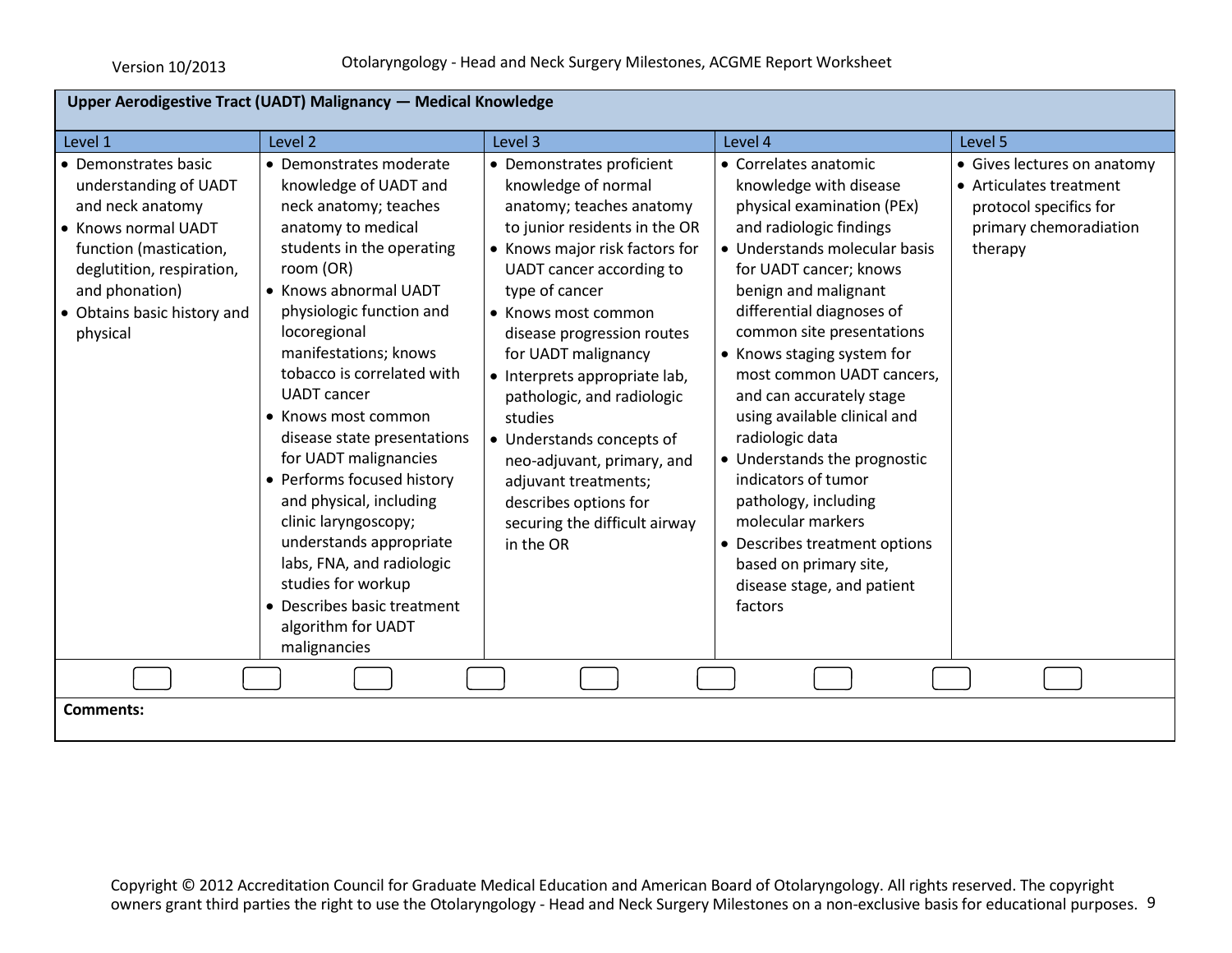| <b>Hearing Loss - Medical Knowledge</b>                                                                                                                                                                                                                        |                                                                                                                                                                                                                                                                                                                                                                                                                                                                                                                                                                                                                                                                  |                                                                                                                                                                                                                                                                                                                                                                                                                                                                                                                                                                |                                                                                                                                                                                                                                                                                                                                                                                                                                                                                                                                                                                                                                                                                                                 |                                                             |  |
|----------------------------------------------------------------------------------------------------------------------------------------------------------------------------------------------------------------------------------------------------------------|------------------------------------------------------------------------------------------------------------------------------------------------------------------------------------------------------------------------------------------------------------------------------------------------------------------------------------------------------------------------------------------------------------------------------------------------------------------------------------------------------------------------------------------------------------------------------------------------------------------------------------------------------------------|----------------------------------------------------------------------------------------------------------------------------------------------------------------------------------------------------------------------------------------------------------------------------------------------------------------------------------------------------------------------------------------------------------------------------------------------------------------------------------------------------------------------------------------------------------------|-----------------------------------------------------------------------------------------------------------------------------------------------------------------------------------------------------------------------------------------------------------------------------------------------------------------------------------------------------------------------------------------------------------------------------------------------------------------------------------------------------------------------------------------------------------------------------------------------------------------------------------------------------------------------------------------------------------------|-------------------------------------------------------------|--|
| Level 1                                                                                                                                                                                                                                                        | Level 2                                                                                                                                                                                                                                                                                                                                                                                                                                                                                                                                                                                                                                                          | Level 3                                                                                                                                                                                                                                                                                                                                                                                                                                                                                                                                                        | Level 4                                                                                                                                                                                                                                                                                                                                                                                                                                                                                                                                                                                                                                                                                                         | Level 5                                                     |  |
| • Demonstrates limited<br>knowledge of temporal<br>bone and<br>cochleovestibular<br>anatomy<br>• Demonstrates limited<br>understanding of the<br>physiology of hearing<br>• Demonstrates limited<br>understanding of the<br>natural history of hearing<br>loss | • Demonstrates proficient<br>knowledge of temporal<br>bone and<br>cochleovestibular gross<br>anatomy/embryology<br>• Understands normal<br>middle ear mechanics<br>and cochlear physiology<br>• Understands the natural<br>history of presbycusis<br>and noise-induced<br>hearing loss<br>• Recognizes normal ear<br>exam and normal<br>audiometry; able to<br>identify basic hearing loss<br>classifications on an<br>audiogram; demonstrates<br>limited knowledge of<br>options for diagnostic<br>work-up of hearing loss<br>• Demonstrates awareness<br>of non-surgical aural<br>rehabilitation options;<br>understands importance<br>of hearing surveillance | • Demonstrates proficient<br>knowledge of normal<br>temporal bone and<br>cochleovestibular<br>histopathology<br>• Generates differential<br>diagnosis for hearing loss<br>in adult patients<br>• Understands the natural<br>history of adult onset<br>hearing loss<br>• Recognizes an abnormal<br>ear exam/audiogram;<br>orders appropriate<br>routine audiometric,<br>laboratory, and imaging<br>tests for work-up<br>• Demonstrates<br>comprehensive<br>awareness of aural<br>rehabilitation options,<br>including surgical<br>management of hearing<br>loss | • Understands congenital<br>variations of temporal<br>bone and<br>cochleovestibular anatomy<br>• Generates differential<br>diagnosis for hearing loss<br>in children, and identifies<br>uncommon causes of<br>hearing loss in adults<br>• Understands the natural<br>history of pediatric hearing<br>loss and uncommon<br>causes of adult-onset<br>hearing loss<br>• Considers unusual causes<br>for hearing loss and<br>orders/interprets<br>appropriate advanced<br>audiometric, laboratory,<br>and imaging studies<br>• Describes indications/<br>contraindications and<br>complications of the<br>surgical aural<br>rehabilitation techniques;<br>tailors aural rehabilitation<br>to patient-specific needs | • Demonstrates knowledge<br>of central auditory<br>pathways |  |
| <b>Comments:</b>                                                                                                                                                                                                                                               |                                                                                                                                                                                                                                                                                                                                                                                                                                                                                                                                                                                                                                                                  |                                                                                                                                                                                                                                                                                                                                                                                                                                                                                                                                                                |                                                                                                                                                                                                                                                                                                                                                                                                                                                                                                                                                                                                                                                                                                                 |                                                             |  |
|                                                                                                                                                                                                                                                                |                                                                                                                                                                                                                                                                                                                                                                                                                                                                                                                                                                                                                                                                  |                                                                                                                                                                                                                                                                                                                                                                                                                                                                                                                                                                |                                                                                                                                                                                                                                                                                                                                                                                                                                                                                                                                                                                                                                                                                                                 |                                                             |  |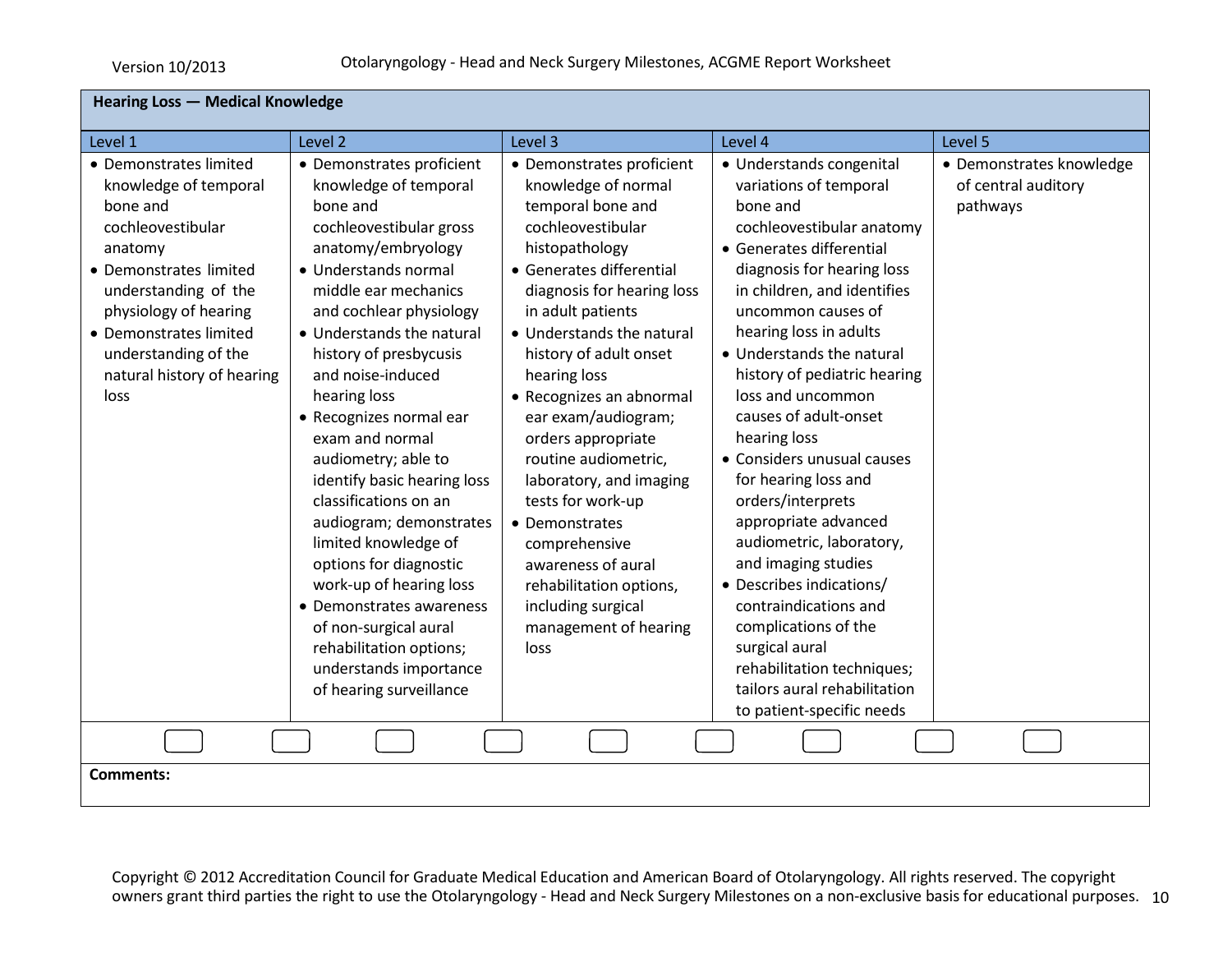| Dysphagia-Dysphonia - Medical Knowledge                                                                                                                                                                                                                                                                                                                                                                                                                                                        |                                                                                                                                                                                                                                                                                                                                                                                                                                                                                                                                                                        |                                                                                                                                                                                                                                                                                                                                                                                                                                                                                                                                           |                                                                                                                                                                                                                                                                                                                                                                                                                                                                                                                                                                                                                                                                                                                                                                                                                                                                                          |                           |
|------------------------------------------------------------------------------------------------------------------------------------------------------------------------------------------------------------------------------------------------------------------------------------------------------------------------------------------------------------------------------------------------------------------------------------------------------------------------------------------------|------------------------------------------------------------------------------------------------------------------------------------------------------------------------------------------------------------------------------------------------------------------------------------------------------------------------------------------------------------------------------------------------------------------------------------------------------------------------------------------------------------------------------------------------------------------------|-------------------------------------------------------------------------------------------------------------------------------------------------------------------------------------------------------------------------------------------------------------------------------------------------------------------------------------------------------------------------------------------------------------------------------------------------------------------------------------------------------------------------------------------|------------------------------------------------------------------------------------------------------------------------------------------------------------------------------------------------------------------------------------------------------------------------------------------------------------------------------------------------------------------------------------------------------------------------------------------------------------------------------------------------------------------------------------------------------------------------------------------------------------------------------------------------------------------------------------------------------------------------------------------------------------------------------------------------------------------------------------------------------------------------------------------|---------------------------|
| Level 1                                                                                                                                                                                                                                                                                                                                                                                                                                                                                        | Level 2                                                                                                                                                                                                                                                                                                                                                                                                                                                                                                                                                                | Level 3                                                                                                                                                                                                                                                                                                                                                                                                                                                                                                                                   | Level 4                                                                                                                                                                                                                                                                                                                                                                                                                                                                                                                                                                                                                                                                                                                                                                                                                                                                                  | Level 5                   |
| • Demonstrates limited<br>understanding of<br>aerodigestive functional<br>anatomy<br>• Demonstrates limited<br>understanding of<br>common voice and<br>swallowing disorders<br>• Demonstrates limited<br>knowledge of disease<br>progression and sequelae<br>of untreated voice and<br>swallowing disorders<br>• Obtains basic history and<br>physical<br>• Demonstrates minimal<br>understanding of<br>treatment options and<br>rationales, and<br>risks/benefits of each<br>treatment option | • Understands basic<br>anatomy and physiology<br>of voice and swallowing<br>• Demonstrates basic<br>understanding of<br>common voice and<br>swallowing disorders<br>• Understands age-related<br>changes to voice and<br>swallowing<br>• Obtains focused history<br>and physical, including<br>clinic laryngoscopy; able<br>to list appropriate<br>diagnostic modalities for<br>work-up of voice and<br>swallowing disorders<br>• Demonstrates beginning<br>understanding of<br>treatment options and<br>rationales, and<br>risks/benefits of each<br>treatment option | • Demonstrates mid-level<br>understanding of anatomy<br>and physiology of voice and<br>swallowing<br>• Demonstrates mid-level<br>understanding of common<br>voice and swallowing<br>disorders<br>• Demonstrates knowledge<br>of disease progression and<br>sequelae of untreated<br>voice and swallowing<br>disorders<br>• Interprets appropriate lab,<br>pathologic, and radiologic<br>studies<br>• Demonstrates mid-level<br>understanding of<br>treatment options and<br>rationales, and<br>risks/benefits of each<br>treatment option | • Demonstrates thorough<br>knowledge of anatomy and<br>physiology of voice and<br>swallowing<br>• Demonstrates comprehensive<br>understanding of most voice and<br>swallowing disorders, including<br>voice and swallowing<br>manifestations of systemic<br>diseases (i.e., autoimmune<br>disorders, sarcoid,<br>neuromuscular disorders)<br>• Articulates comprehensive<br>understanding of risk factors and<br>timeframe for malignant<br>transformation of premalignant<br>conditions (laryngopharyngeal<br>reflux disease [LPRD], Barrett's,<br>Dysplasia/Leukoplakia, recurrent<br>respiratory papillomatosis [RRP])<br>• Correlates laboratory and<br>radiologic work-up with clinical<br>diagnosis<br>• Demonstrates understanding of<br>treatment options and<br>rationales, risks/benefits of each<br>treatment option, and<br>surveillance algorithms for<br>malignant disease | • Teaches pathophysiology |
|                                                                                                                                                                                                                                                                                                                                                                                                                                                                                                |                                                                                                                                                                                                                                                                                                                                                                                                                                                                                                                                                                        |                                                                                                                                                                                                                                                                                                                                                                                                                                                                                                                                           |                                                                                                                                                                                                                                                                                                                                                                                                                                                                                                                                                                                                                                                                                                                                                                                                                                                                                          |                           |
| Comments:                                                                                                                                                                                                                                                                                                                                                                                                                                                                                      |                                                                                                                                                                                                                                                                                                                                                                                                                                                                                                                                                                        |                                                                                                                                                                                                                                                                                                                                                                                                                                                                                                                                           |                                                                                                                                                                                                                                                                                                                                                                                                                                                                                                                                                                                                                                                                                                                                                                                                                                                                                          |                           |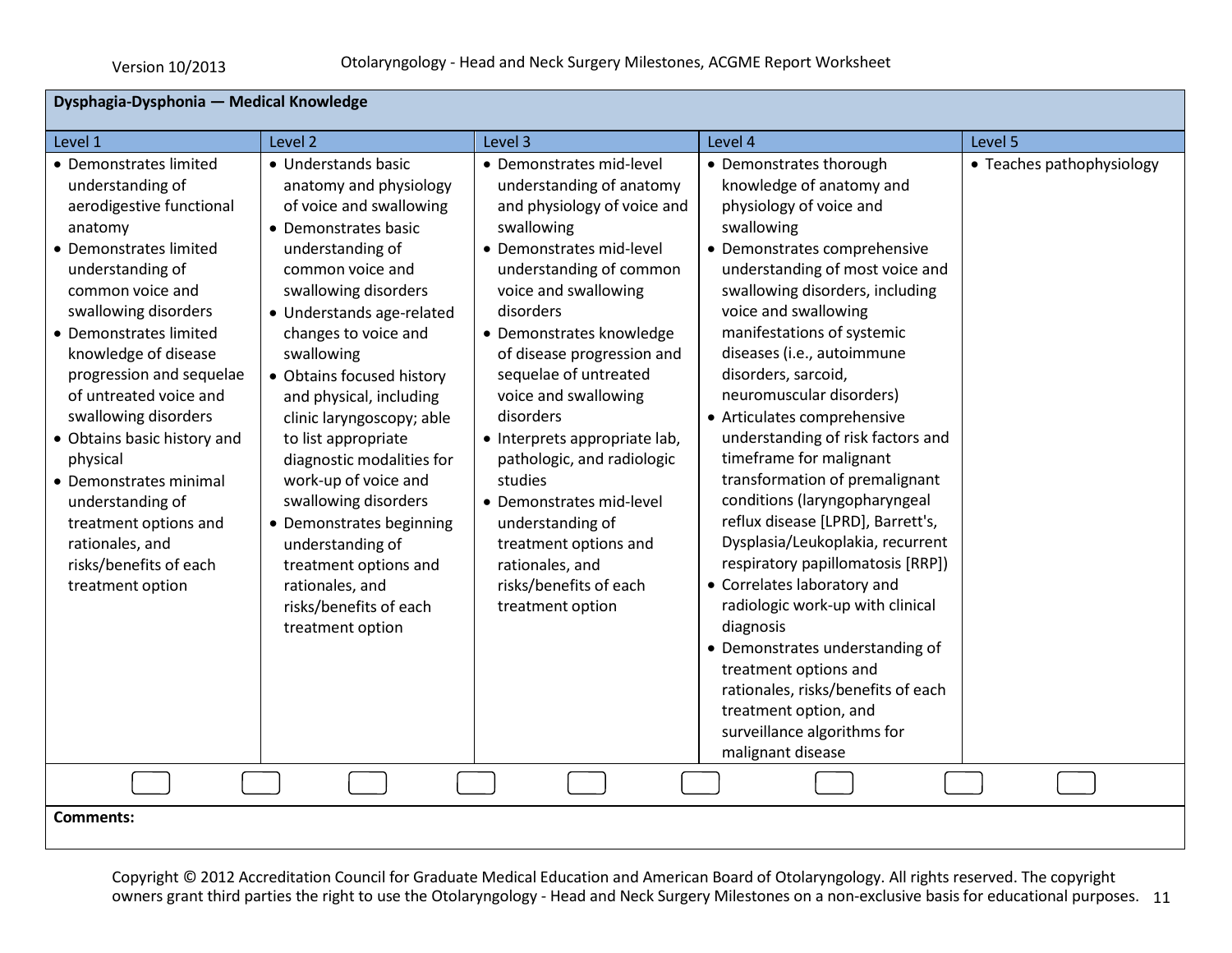| <b>Inhalant Allergy - Medical Knowledge</b>                                                                                                                                                                                                                       |                                                                                                                                                                                                                                                                                                                                              |                                                                                                                                                                                                                                                                                                                                                                                                                              |                                                                                                                                                                                                                                                                                                                                                                                                                                                                                                                                                                                                                                                                                                                       |                                                                                                                                       |  |  |
|-------------------------------------------------------------------------------------------------------------------------------------------------------------------------------------------------------------------------------------------------------------------|----------------------------------------------------------------------------------------------------------------------------------------------------------------------------------------------------------------------------------------------------------------------------------------------------------------------------------------------|------------------------------------------------------------------------------------------------------------------------------------------------------------------------------------------------------------------------------------------------------------------------------------------------------------------------------------------------------------------------------------------------------------------------------|-----------------------------------------------------------------------------------------------------------------------------------------------------------------------------------------------------------------------------------------------------------------------------------------------------------------------------------------------------------------------------------------------------------------------------------------------------------------------------------------------------------------------------------------------------------------------------------------------------------------------------------------------------------------------------------------------------------------------|---------------------------------------------------------------------------------------------------------------------------------------|--|--|
| Level 1                                                                                                                                                                                                                                                           | Level 2                                                                                                                                                                                                                                                                                                                                      | Level 3                                                                                                                                                                                                                                                                                                                                                                                                                      | Level 4                                                                                                                                                                                                                                                                                                                                                                                                                                                                                                                                                                                                                                                                                                               | Level 5                                                                                                                               |  |  |
| • Demonstrates familiarity<br>with basic nasal anatomy<br>and normal respiratory<br>mucosa histology<br>• Demonstrates familiarity<br>with normal functions of<br>nasal mucosa and nasal<br>cavities<br>• Demonstrates limited<br>knowledge of allergy<br>work-up | • Demonstrates basic<br>understanding of<br>derangements in nasal<br>anatomy and mucosal<br>inflammation<br>• Knows pathophysiology<br>of allergic rhinitis (AR)<br>• Describes comorbidities<br>in AR<br>• Demonstrates familiarity<br>with clinical presentations<br>of allergic disease<br>• Prescribes basic medical<br>treatment for AR | • Demonstrates knowledge<br>of histopathology of<br>allergic rhinitis and<br>anatomic factors affecting<br>the nasal airway<br>• Knows pathophysiology<br>of non-allergic rhinitis<br>• Describes the natural<br>history and components<br>of severity in allergic<br>disease<br>• Demonstrates knowledge<br>of testing methods in<br>allergic disease<br>• Prescribes advanced<br>medical treatment for<br>allergic disease | • Demonstrates thorough<br>understanding of anatomic<br>impact of allergic<br>inflammation on the nasal<br>airway<br>• Distinguishes<br>presentations of allergic<br>and non-allergic rhinitis<br>patients; demonstrates<br>knowledge of cellular and<br>molecular features of<br>inhalant allergy<br>• Describes systems for AR<br>subtype and severity (e.g.,<br>seasonal vs. perennial,<br>intermittent vs. persistent,<br>etc.) and incorporates<br>knowledge of severity and<br>natural history into patient<br>management<br>• Combines clinical features<br>and test results to<br>correctly diagnose allergic<br>disease<br>• Demonstrates a working<br>knowledge of<br>immunotherapy for<br>allergic disease | • Demonstrates advanced<br>understanding of allergy<br>diagnostic testing<br>• Is facile with multiple<br>methods of<br>immunotherapy |  |  |
|                                                                                                                                                                                                                                                                   |                                                                                                                                                                                                                                                                                                                                              |                                                                                                                                                                                                                                                                                                                                                                                                                              |                                                                                                                                                                                                                                                                                                                                                                                                                                                                                                                                                                                                                                                                                                                       |                                                                                                                                       |  |  |
| <b>Comments:</b>                                                                                                                                                                                                                                                  |                                                                                                                                                                                                                                                                                                                                              |                                                                                                                                                                                                                                                                                                                                                                                                                              |                                                                                                                                                                                                                                                                                                                                                                                                                                                                                                                                                                                                                                                                                                                       |                                                                                                                                       |  |  |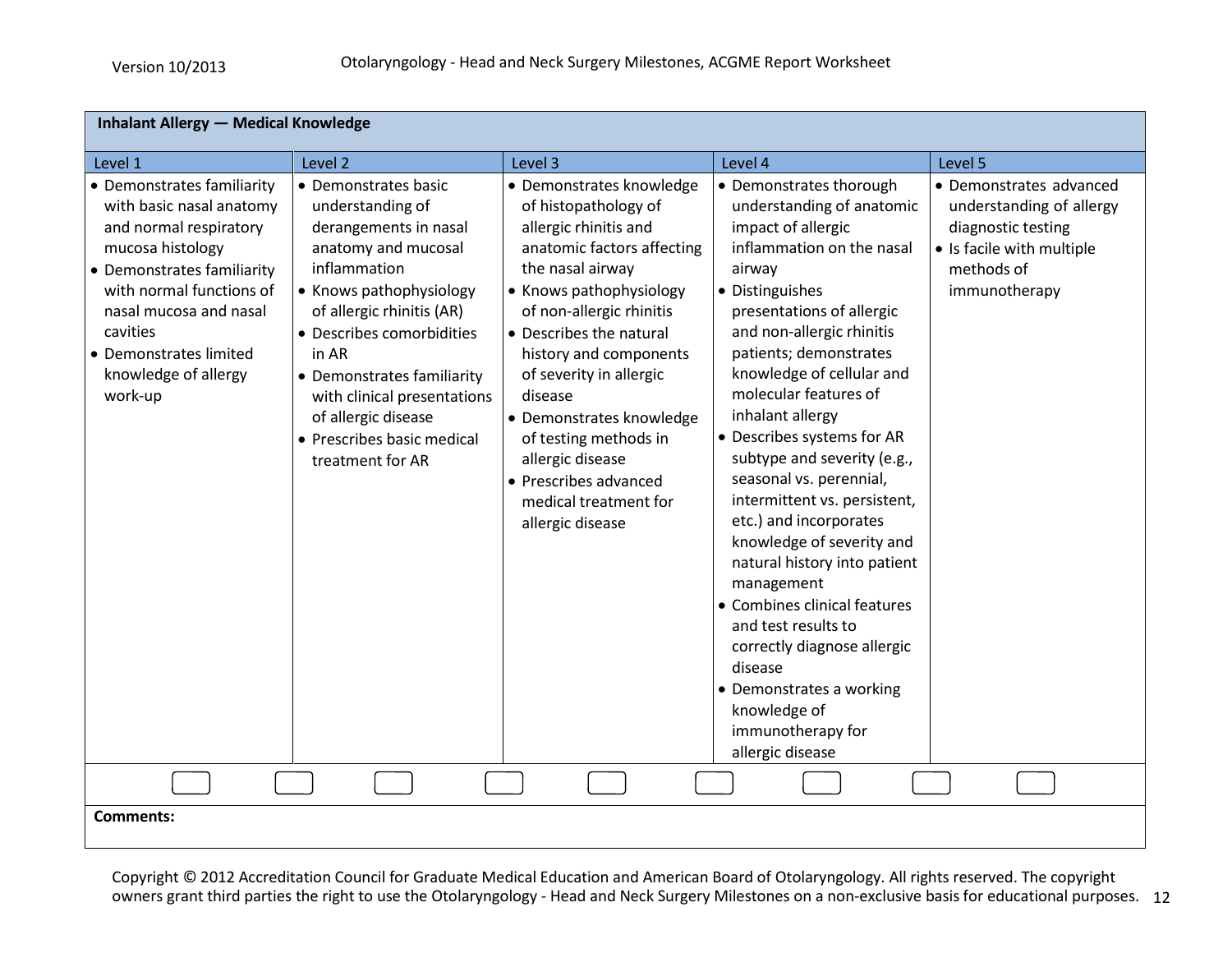| <b>Patient Safety - Systems-based Practice</b>                                               |                                                                                                                                                                                                                                                       |                                                                                                                                                                                                                                                                                                                                                                                                    |                                                                                                                                                                 |                                                                                                          |  |  |
|----------------------------------------------------------------------------------------------|-------------------------------------------------------------------------------------------------------------------------------------------------------------------------------------------------------------------------------------------------------|----------------------------------------------------------------------------------------------------------------------------------------------------------------------------------------------------------------------------------------------------------------------------------------------------------------------------------------------------------------------------------------------------|-----------------------------------------------------------------------------------------------------------------------------------------------------------------|----------------------------------------------------------------------------------------------------------|--|--|
| Level 1                                                                                      | Level 2                                                                                                                                                                                                                                               | Level 3                                                                                                                                                                                                                                                                                                                                                                                            | Level 4                                                                                                                                                         | Level 5                                                                                                  |  |  |
| • Understands the need<br>for formal patient safety<br>measures (e.g., surgical<br>time out) | • Participates in the use of<br>tools to prevent adverse<br>events (e.g., checklists<br>and briefings)<br>• Understands and uses<br>chain of command to<br>develop and implement<br>patient care plans<br>(junior to senior resident<br>to attending) | • Consistently uses tools<br>to prevent adverse<br>events (e.g., checklists<br>and briefings)<br>· Identifies potential<br>patient safety issues<br>(patient positioning in<br>OR, aspiration risk) and<br>means to prevent those<br>problems<br>• Presents at morbidity<br>and mortality (M&M)<br>conference (organizes<br>data and identification<br>of some pertinent<br>patient safety issues) | • Advocates for quality<br>patient care and optimal<br>patient care systems<br>• Analyzes M&M findings<br>and provides feedback<br>to improve patient<br>safety | • Educates other services<br>re patient safety issues<br>in otolaryngology head<br>and neck surgery OHNS |  |  |
|                                                                                              |                                                                                                                                                                                                                                                       |                                                                                                                                                                                                                                                                                                                                                                                                    |                                                                                                                                                                 |                                                                                                          |  |  |
| Comments:                                                                                    |                                                                                                                                                                                                                                                       |                                                                                                                                                                                                                                                                                                                                                                                                    |                                                                                                                                                                 |                                                                                                          |  |  |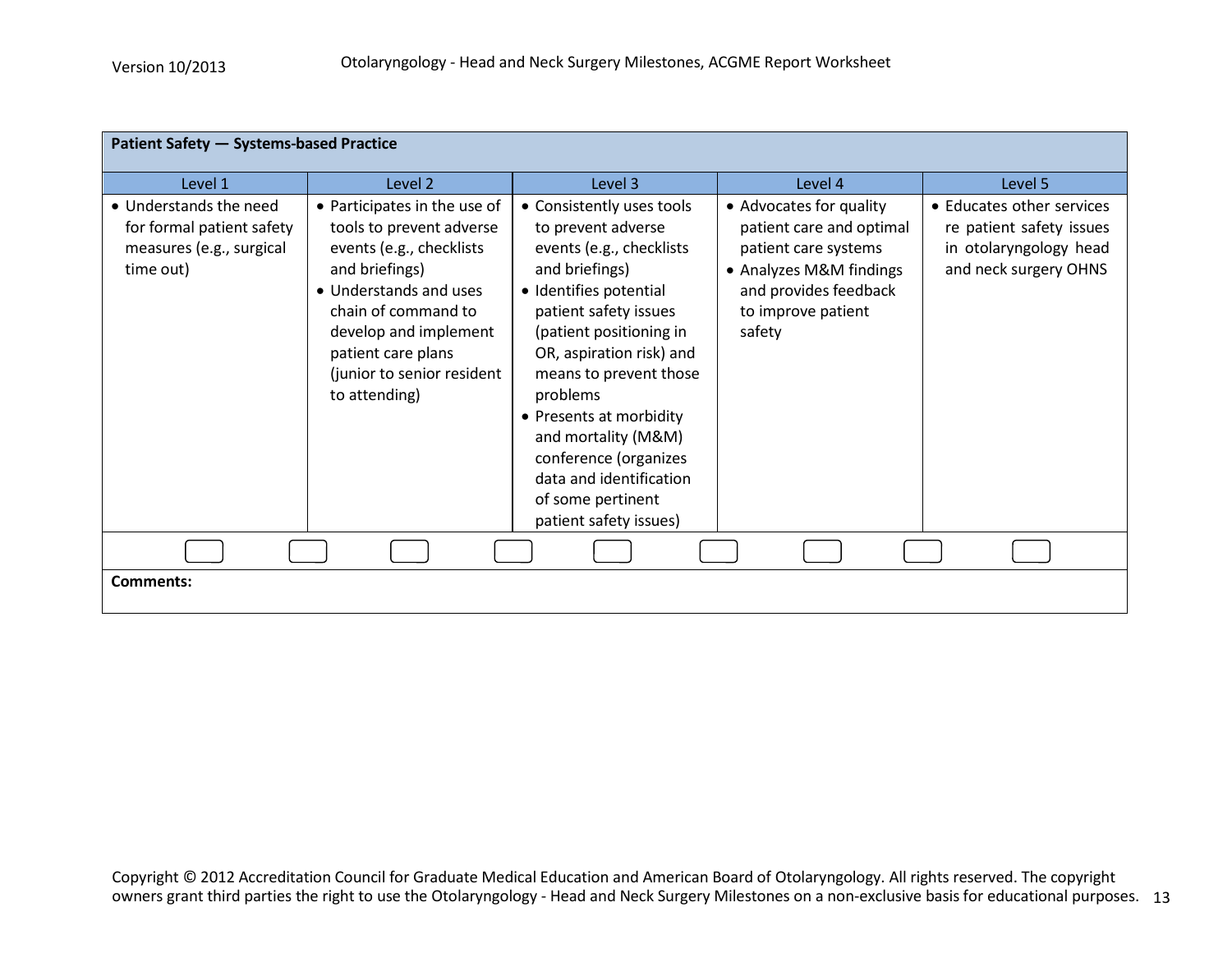| <b>Resource Utilization - Systems-based Practice</b>                                     |                                                                                                                                                                                                                                     |                                                                                                                                                                                                             |                                                                                                                                                     |                                                                                                                                                    |  |
|------------------------------------------------------------------------------------------|-------------------------------------------------------------------------------------------------------------------------------------------------------------------------------------------------------------------------------------|-------------------------------------------------------------------------------------------------------------------------------------------------------------------------------------------------------------|-----------------------------------------------------------------------------------------------------------------------------------------------------|----------------------------------------------------------------------------------------------------------------------------------------------------|--|
| Level 1                                                                                  | Level 2                                                                                                                                                                                                                             | Level 3                                                                                                                                                                                                     | Level 4                                                                                                                                             | Level 5                                                                                                                                            |  |
| • Uses resources (social<br>work, patient care<br>manager) to coordinate<br>patient care | • Actively functions as<br>part of an inter-<br>disciplinary team to care<br>for patients<br>• Aware of socio-<br>economic issues in<br>patient care and takes<br>those into consideration<br>when developing patient<br>care plans | • Incorporates cost issues<br>into care decisions<br>• Contributes to<br>leadership of the<br>interdisciplinary care<br>team<br>• Uses technology and<br>other hospital/clinic<br>resources in patient care | • Practices cost-effective<br>care (e.g., managing<br>length of stay, operative<br>efficiency)<br>• Leads interdisciplinary<br>team in patient care | • Designs measurement<br>tools to monitor and<br>provide feedback to<br>providers/teams on<br>resource consumption<br>to facilitate<br>improvement |  |
|                                                                                          |                                                                                                                                                                                                                                     |                                                                                                                                                                                                             |                                                                                                                                                     |                                                                                                                                                    |  |
| Comments:                                                                                |                                                                                                                                                                                                                                     |                                                                                                                                                                                                             |                                                                                                                                                     |                                                                                                                                                    |  |
|                                                                                          |                                                                                                                                                                                                                                     |                                                                                                                                                                                                             |                                                                                                                                                     |                                                                                                                                                    |  |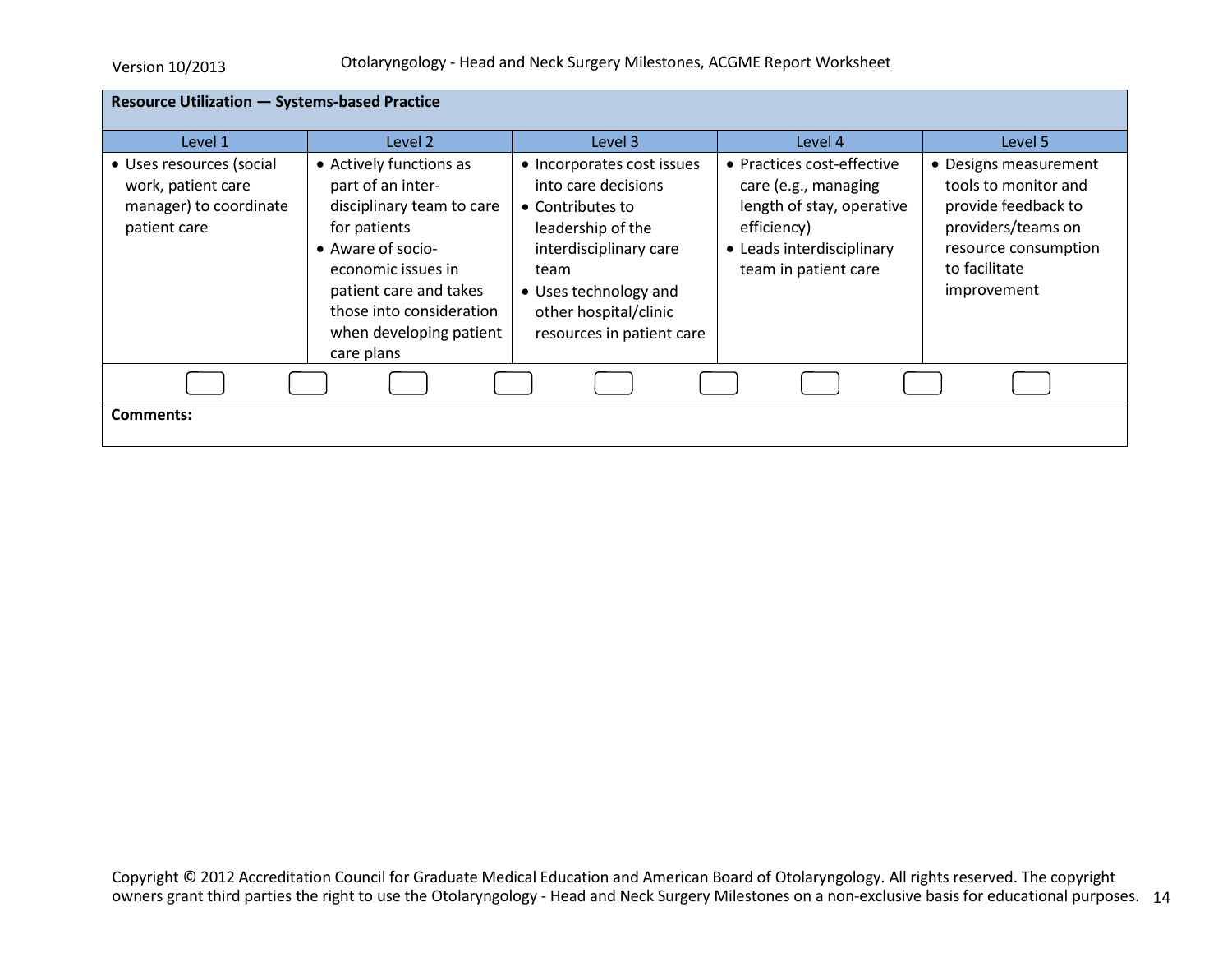| The ability to investigate and evaluate the care of patients, to appraise and assimilate scientific evidence, and to continuously improve<br>patient care based on constant self-evaluation and life-long learning - Practice-based Learning and Improvement |                                                                                                                                                                     |                                                                                                                                                                                                                |                                                                                                                                                                                       |                                                                                                                                                        |  |
|--------------------------------------------------------------------------------------------------------------------------------------------------------------------------------------------------------------------------------------------------------------|---------------------------------------------------------------------------------------------------------------------------------------------------------------------|----------------------------------------------------------------------------------------------------------------------------------------------------------------------------------------------------------------|---------------------------------------------------------------------------------------------------------------------------------------------------------------------------------------|--------------------------------------------------------------------------------------------------------------------------------------------------------|--|
| Level 1                                                                                                                                                                                                                                                      | Level 2                                                                                                                                                             | Level 3                                                                                                                                                                                                        | Level 4                                                                                                                                                                               | Level 5                                                                                                                                                |  |
| • Is aware of one's own<br>level of knowledge and<br>uses feedback from<br>teachers, colleagues,<br>and patients<br>• Identifies learning<br>resources                                                                                                       | • Continually seeks and<br>incorporates feedback<br>to improve performance<br>• Develops a learning plan<br>and uses published<br>review articles and<br>guidelines | • Demonstrates<br>improvement in clinical<br>thought and action<br>based on continual self-<br>assessment<br>• Selects an appropriate<br>evidence-based<br>information tool to<br>answer specific<br>questions | • Demonstrates consistent<br>behavior of<br>incorporating evidence-<br>based information in<br>common practice areas<br>• Organizes educational<br>activities at the program<br>level | • Is competent at<br>performing meta-<br>analyses to answer<br>complex patient care<br>questions<br>• is a sophisticated user of<br>learning resources |  |
|                                                                                                                                                                                                                                                              |                                                                                                                                                                     |                                                                                                                                                                                                                |                                                                                                                                                                                       |                                                                                                                                                        |  |
| Comments:                                                                                                                                                                                                                                                    |                                                                                                                                                                     |                                                                                                                                                                                                                |                                                                                                                                                                                       |                                                                                                                                                        |  |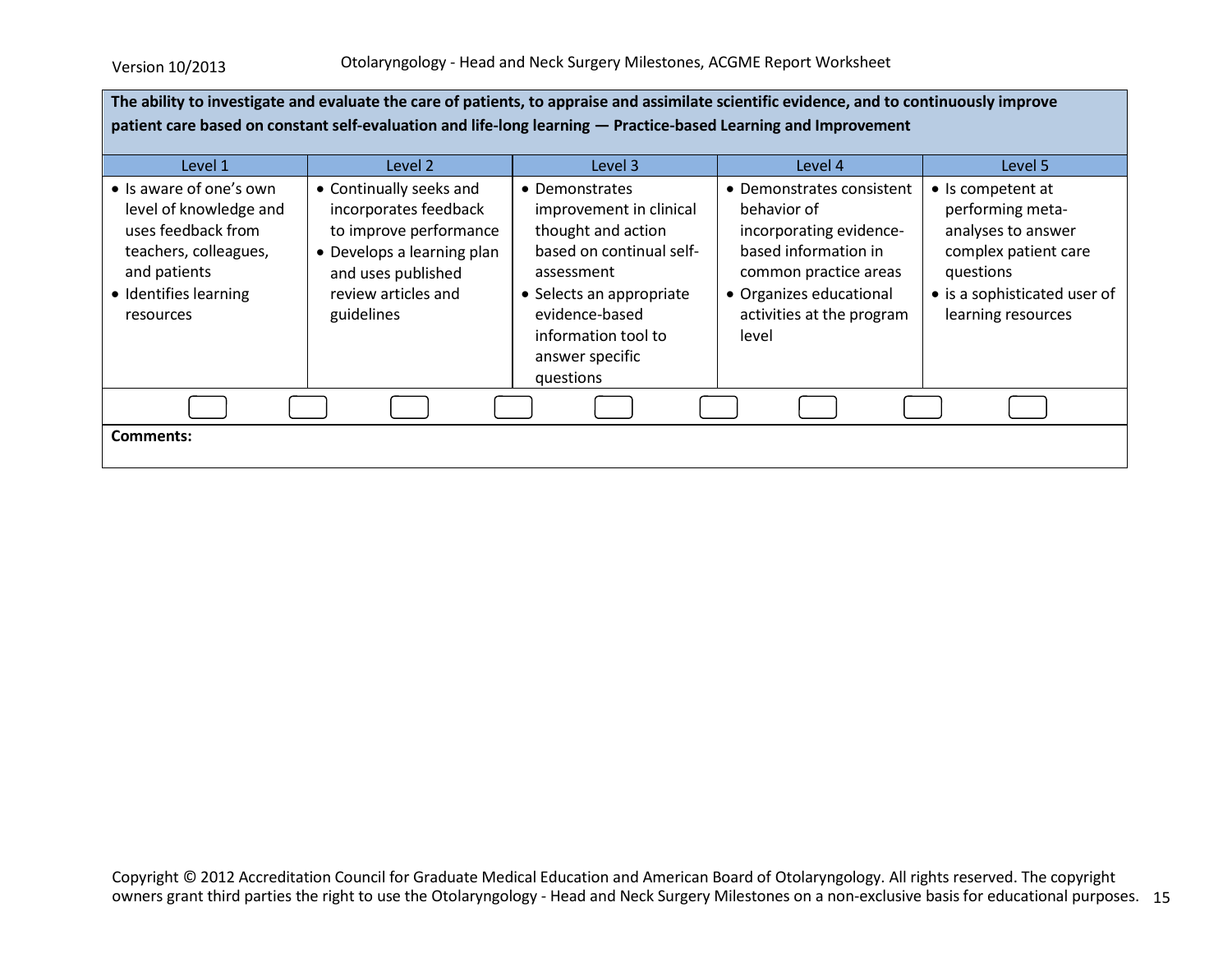| Professionalism                                                                                                                                                                                                                                                                  |                                                                                                                                                                                                                                                                                                                                                                                                                         |                                                                                                                                                                                                             |                                                                                                                                                                                                                          |                                                                     |
|----------------------------------------------------------------------------------------------------------------------------------------------------------------------------------------------------------------------------------------------------------------------------------|-------------------------------------------------------------------------------------------------------------------------------------------------------------------------------------------------------------------------------------------------------------------------------------------------------------------------------------------------------------------------------------------------------------------------|-------------------------------------------------------------------------------------------------------------------------------------------------------------------------------------------------------------|--------------------------------------------------------------------------------------------------------------------------------------------------------------------------------------------------------------------------|---------------------------------------------------------------------|
| Level 1                                                                                                                                                                                                                                                                          | Level 2                                                                                                                                                                                                                                                                                                                                                                                                                 | Level 3                                                                                                                                                                                                     | Level 4                                                                                                                                                                                                                  | Level 5                                                             |
| • Demonstrates behavior<br>that conveys caring,<br>honesty, and genuine<br>interest in patients and<br>families<br>• Exhibits professional<br>behavior (e.g., reliability,<br>industry, integrity, and<br>confidentiality)<br>• Maintains respect for<br>patient confidentiality | • Is aware of ethical issues<br>in patient care, including<br>issues of autonomy,<br>end-of-life care and<br>research ethics<br>• Recognizes individual<br>limits in clinical<br>situations and asks for<br>assistance when needed<br>• Understands and<br>manages the issues<br>related to fatigue and<br>sleep deprivation<br>• Completes paperwork,<br>administrative tasks and<br>assignments in a timely<br>manner | • Recognizes ethical issues<br>in practice and is able to<br>discuss, analyze, and<br>manage common ethical<br>situations<br>• Displays sensitivity and<br>responsiveness toward<br>all patient populations | • Analyzes and manages<br>ethical issues in<br>complicated and<br>challenging situations<br>• Develops a mutually<br>agreeable care plan in<br>the context of conflicting<br>physician and patient<br>values and beliefs | • Helps lead institutional<br>and organizational ethics<br>programs |
|                                                                                                                                                                                                                                                                                  |                                                                                                                                                                                                                                                                                                                                                                                                                         |                                                                                                                                                                                                             |                                                                                                                                                                                                                          |                                                                     |
| <b>Comments:</b>                                                                                                                                                                                                                                                                 |                                                                                                                                                                                                                                                                                                                                                                                                                         |                                                                                                                                                                                                             |                                                                                                                                                                                                                          |                                                                     |